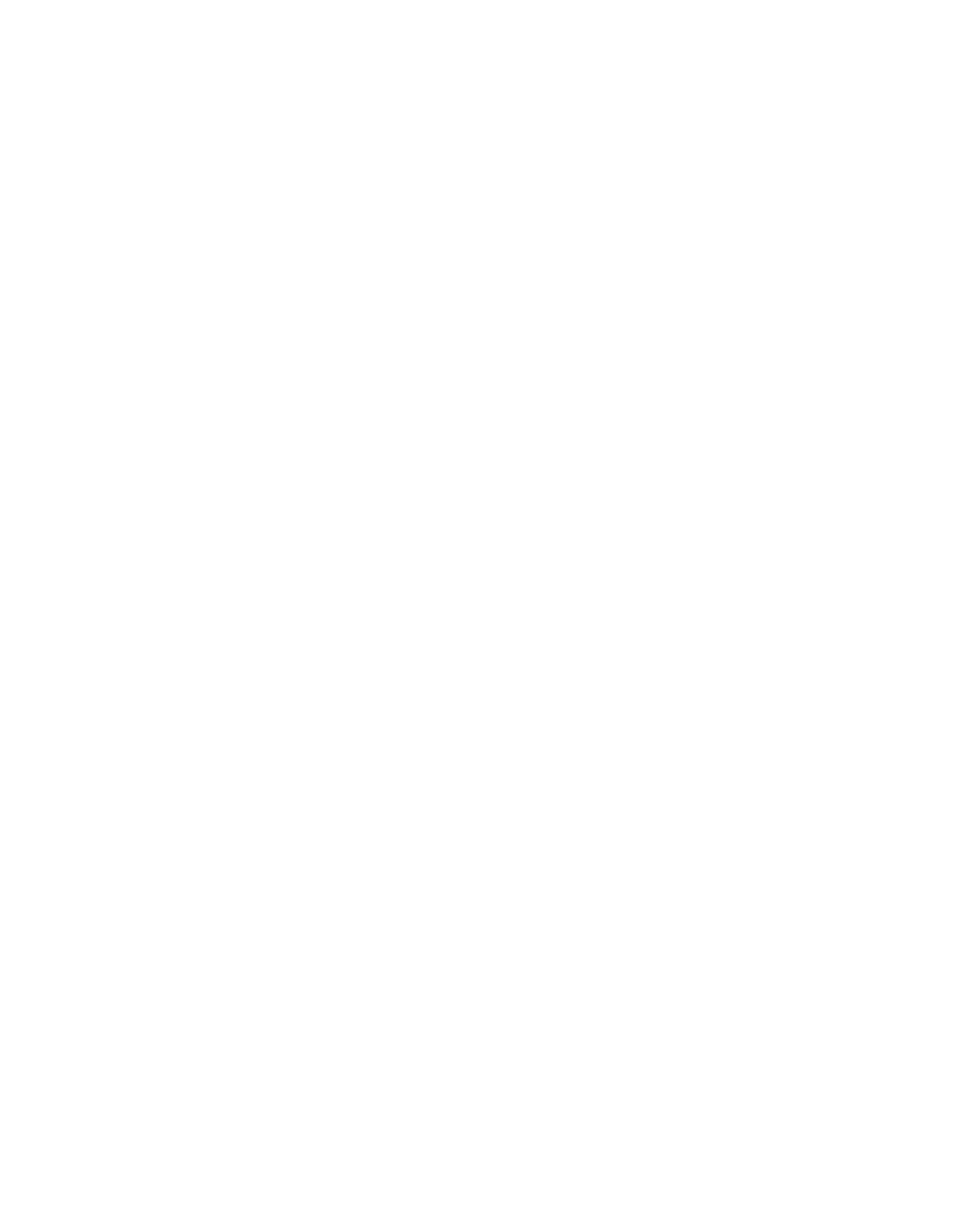## **Summary of changes**

This section describes the technical changes made in this edition of the paper and in previous editions. This edition might also include minor corrections and editorial changes that are not identified.

Summary of Changes

for IBM Spectrum Scale Immutability Introduction, Configuration Guidance, and Use Cases as created or updated on June 9, 2021.

## **June 2021, Third Edition**

This revision includes the following new and changed information.

#### **New information**

- ► Updated IBM® Spectrum Scale limitations with regard to AFM DR.
- Updated section about ["Backup" on page 17](#page-20-0) with the recommended order of actions.

#### **Changed information**

► Updated for IBM Spectrum<sup>®</sup> Scale 5.1.

## **April 2020, Second Edition**

This revision includes the following new and changed information.

#### **New information**

- Added Compliant-plus mode.

#### **Changed information**

► Updated for IBM Spectrum Scale 5.0.

## **August 2019, First Edition minor updates**

This revision includes the following new and changed information.

#### **Changed information**

- ► Removed "Note:" from ["PowerShell" on page 7](#page-10-0).
- ► Updated second bullet of list in ["NFS exports and SMB shares" on page 12.](#page-15-0)
- ► Added "Note:" to the ["IBM Spectrum Scale limitations" on page 12.](#page-15-1)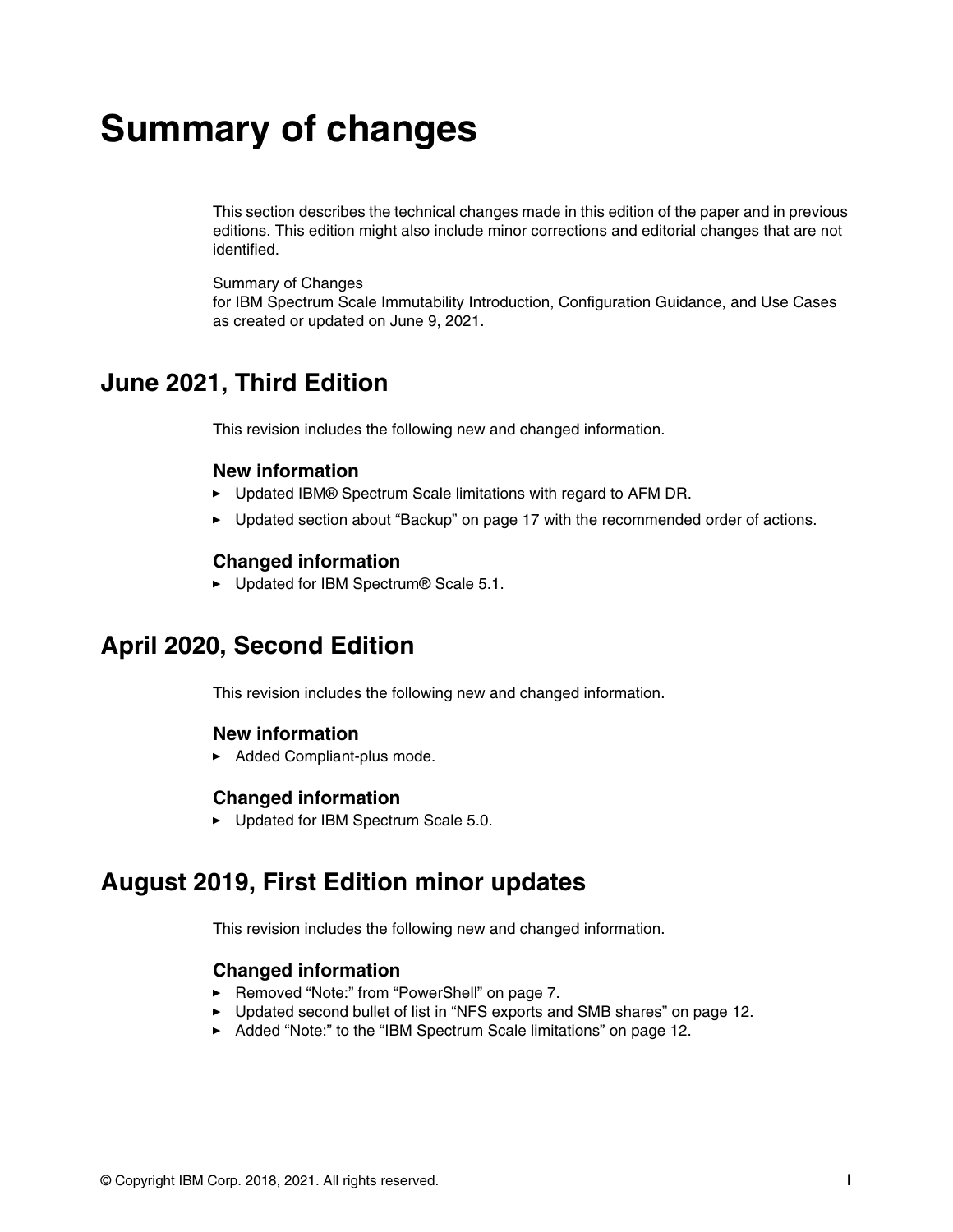**II** IBM Spectrum Scale Immutability Introduction, Configuration Guidance, and Use Cases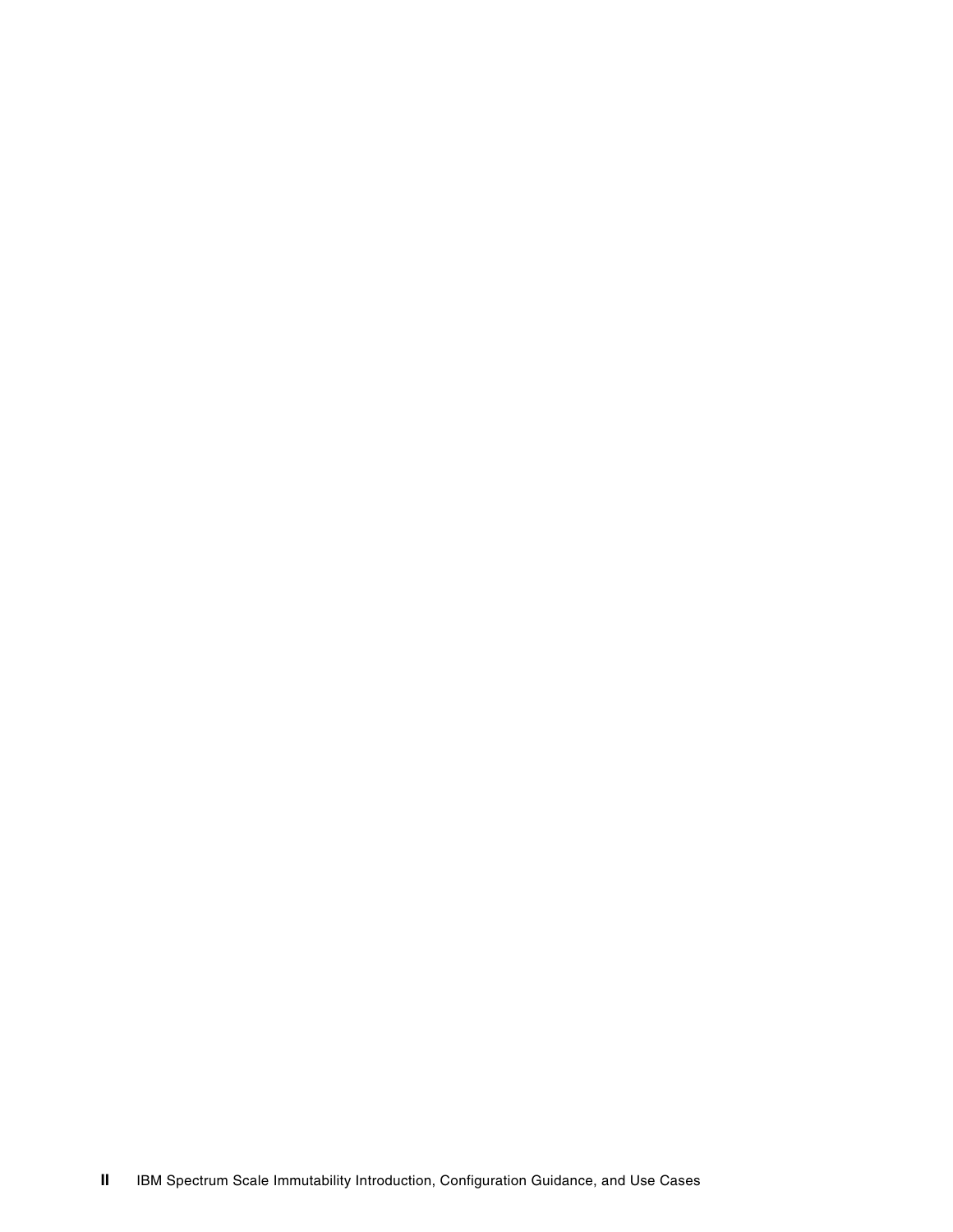

## **IBM Spectrum Scale immutability introduction, configuration guidance, and use cases**

IBM Spectrum Scale is a scalable parallel file system that can be used for many purposes. IBM Spectrum Scale allows configuring immutable partitions in a file system that are called *immutable filesets*. IBM Spectrum Scale immutable filesets were assessed for compliance in accordance to US regulations (SEC17a-4f) and German and Swiss tax laws and regulations.

From a user perspective, a fileset is a directory within an IBM Spectrum Scale file system. Immutable filesets allow managing immutable and append-only files, similar to the SnapLock method that was invented by NetApp, Inc.

Immutable filesets can also be exported by way of network file systems (NFS) and server message blocks (SMB). This ability makes it easy for applications that support the SnapLock semantic to adopt IBM Spectrum Scale as an immutable file storage.

By using the SnapLock method, files can be set to immutable or append-only for a specific retention time by using standard file system commands. During the retention time, immutable files cannot be deleted or modified. When the retention time expires, immutable files can be deleted but still not modified. With indefinite retention that is provided by IBM Spectrum Scale, deleting and modifying files can be prevented, even if the retention time expired.

With this immutability function, IBM Spectrum Scale can be used for archiving where regulatory requirement demand to prevent changes to and deletion of files during the lifecycle. The same IBM Spectrum Scale cluster also can be used for other purposes. In fact, the file audit logging function that was introduced with IBM Spectrum Scale version 5.0 uses immutable filesets to store file audit logs.

Applications that do not support the SnapLock-like immutability function can still benefit from IBM Spectrum Scale immutability because it allows files to be automatically set as immutable. Such applications can use IBM Spectrum Scale as a file storage by way of NFS, SMB, or as cluster member. IBM Spectrum Scale makes files immutable within minutes after they are stored.

IBM Spectrum Scale immutability offers more value by adding functions that are beneficial for archiving solutions. One key function is the storage tiering, which transparently migrates files to tape and saves cost over time.

The immutability function is also supported by IBM Spectrum Scale encryption, compression. and file audit logging. In addition, IBM Spectrum Scale offers a comprehensive set of techniques to assure high availability, data, and disaster protection.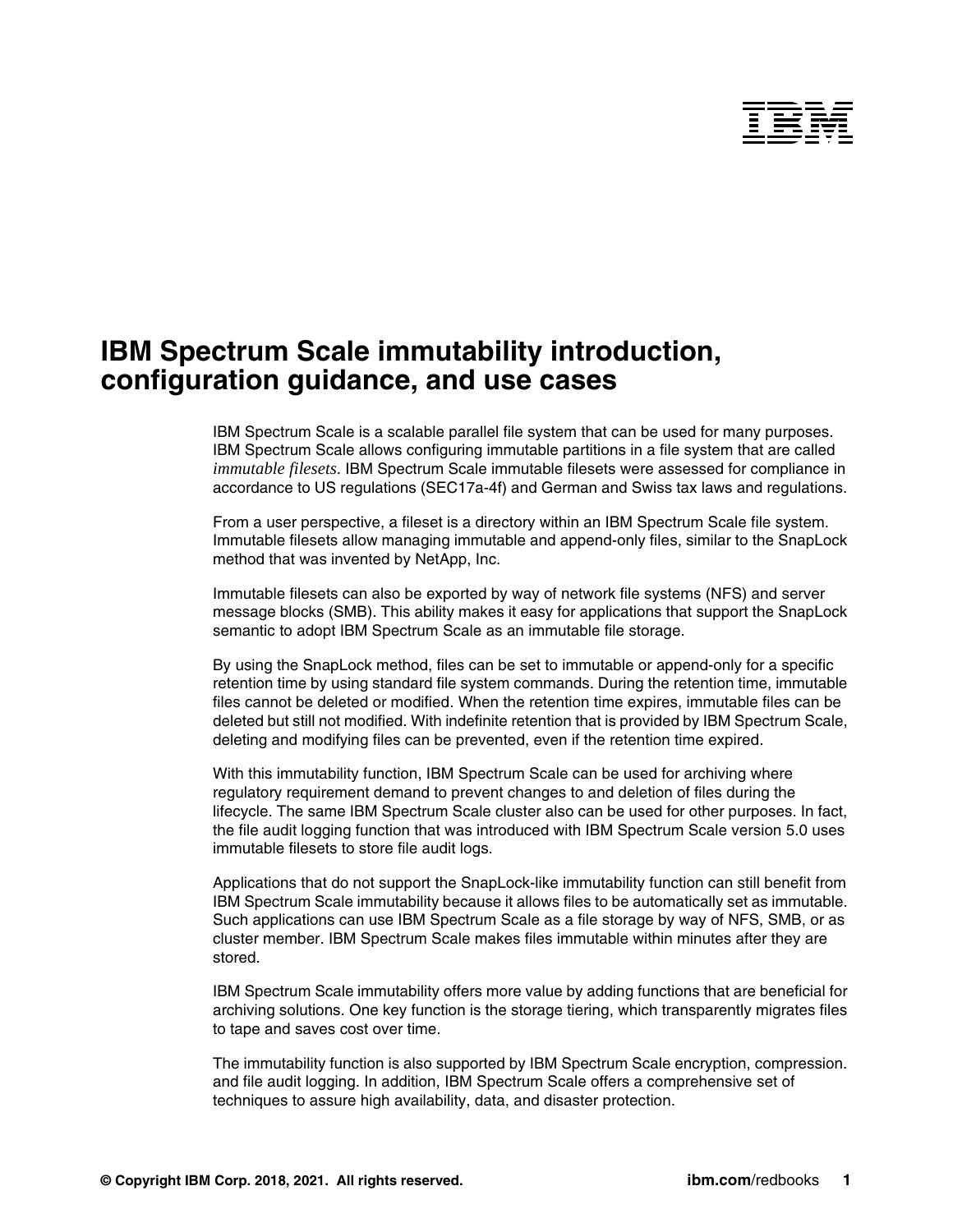## **Introduction to IBM Spectrum Scale immutability**

This IBM Redpaper publication introduces the IBM Spectrum Scale immutability function. It shows how to set it up and presents different ways for managing immutable and append-only files.

This publication also provides guidance for implementing IT security aspects in an IBM Spectrum Scale cluster by addressing regulatory requirements. It also describes two typical use cases for managing immutable files. One use case involves applications that manage file immutability; the other use case presents a solution to automatically set files to immutable within a IBM Spectrum Scale immutable fileset.

*Immutability* means to associate a file with a retention time and prevent any changes to or deletion of the file data during the retention time. Immutable files are write-once-read-many protected (WORM) for a specific period, which can also be unlimited. After the retention time expires, the file can be deleted but not changed.

With the IBM General Parallel File System version 3.4 (IBM GPFS is now named IBM Spectrum Scale) the extended attributes "immutable" and "append-only" were introduced for files and directories in the IBM Spectrum Scale file system. These attributes can be set by the user who has permissions to set GPFS attributes by using the **mmchattr** command.

A file with the attribute "immutable" that is set to "yes" cannot be changed, renamed, or deleted. A file that features the attribute "append-only" is set to "yes", allows append operations, but no other overwrites, renames, or deletions.

IBM Spectrum Scale allows setting these attributes on any file or directory, regardless if it is in a fileset. The downside of this legacy function is that these attributes can be reset by the user who has permissions to set attributes. In addition, retention times is not a concept that is used.

IBM Spectrum Scale version 4.1.1 enhanced the immutability function to IBM Spectrum Scale filesets. An IBM Spectrum Scale fileset can be configured with an integrated archive manager (IAM) mode by using the **mmchfileset** command. Files that are stored in such an immutable fileset can be set to immutable or append-only over a retention time by using standard POSIX or IBM Spectrum Scale commands.

The process to set a file to immutable is similar to the SnapLock method<sup>1</sup> in which a file can be set to immutable by setting the retention times by way of the file attribute "last access date" and by removing the write permissions. These commands cause the extended IBM Spectrum Scale attributes "immutable" and "append-only" to be set implicitly for the file in the IBM Spectrum Scale file system.

Depending on the IAM mode of the fileset, these attributes cannot be reset. In addition, the concept of retention times disallows modifications and deletions of the files during a defined period (retention or expiration time). When the retention time expires, files can be deleted but not modified.

The IBM Spectrum Scale immutability function in Version 5.1 was assessed for compliance in accordance to Securities and Exchange Commission (SEC) Rule 17a-4(f), Financial Industry Regulatory Authority (FINRA) Rule 4511(c) and the principles-based electronic records requirements of the Commodity Futures Trading Commission (CFTC) in 17 CFR § 1.31(c)-(d).

<sup>&</sup>lt;sup>1</sup> The SnapLock method was invented by NetApp, Inc., and is state-of-the-art to make files immutable in network-attached storage systems (NAS). NetApp, Inc. and other storage vendors implement this method in their immutable NAS systems. The SnapLock methods that are referred to in this publication acknowledge that it is a trademark by NetApp, Inc.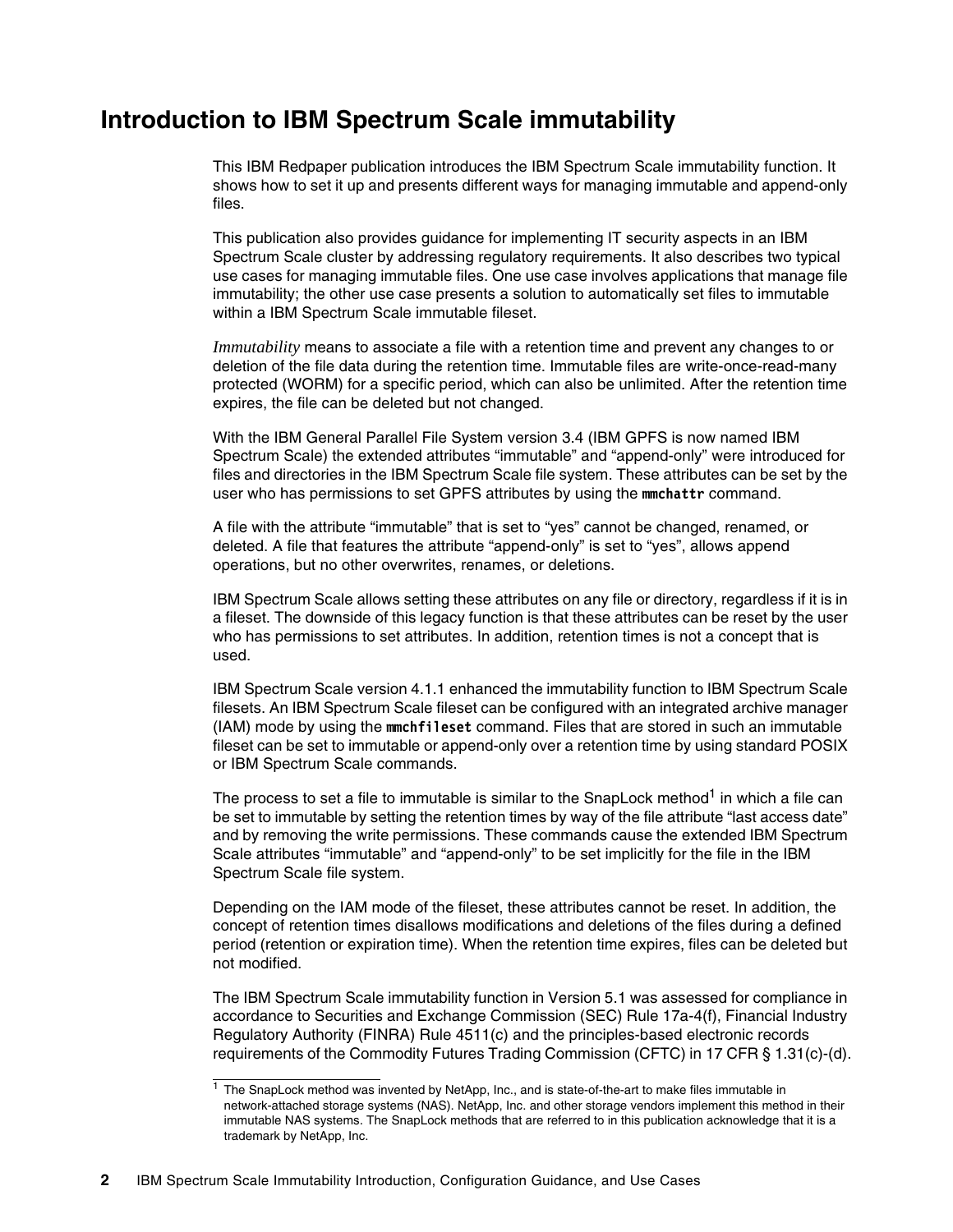The IBM Spectrum Scale immutability function in Version 5.0 was assessed for compliance by a globally recognized auditor in accordance to US regulations SEC17a-4f, EU GDPR Article 21 Section 1, German and Swiss trade laws and regulations.

#### **IBM Spectrum Scale IAM modes**

The Integrated Archive Manager (IAM) can be configured on an IBM Spectrum Scale fileset to prevent the modification and deletions of files. It essentially restricts some file operations (such as update, append, overwrite, rename, and delete) that are possible for files that are stored in normal (regular) IBM Spectrum Scale filesets.

A fileset can be considered a logical partition within a file system, which allows certain operations that are independent of the rest of the file system. From a user perspective, a fileset is a directory in the file system.

Functions that are available on a fileset include setting quota, taking snapshots, AFM caching, and IAM mode<sup>2</sup>. The IAM mode defines the level of protection that is applied to files in an IBM Spectrum Scale fileset. A fileset in which an IAM mode other than "none" is set is also called an *immutable fileset*; otherwise, the fileset is called a *regular fileset*.

Setting an IAM mode makes the fileset immutable. The IAM mode can be set by using the **mmchfileset** command with the parameter **-iam-mode**. A fileset can be set to one of the following IAM modes:

- ► None: No immutability mode is set (default); the fileset is a regular fileset.
- ► Advisory (ad): Allows setting retention times and immutability, but files can be deleted with the proper file permission.
- Noncompliant (nc): Advisory mode plus files cannot be deleted if the retention time did not expire. However, retention times can be reset and files can be deleted but not changed.
- ► Compliant (co): Noncompliant mode plus retention time cannot be reset. When the retention time expires, files can be deleted but not changed.
- ► Compliant-plus (cp): Includes enhancements to IAM mode Compliant. Directories cannot be renamed. Provides better compatibility with the NetApp SnapLock over SMB. Available with IBM Spectrum Scale Version 5.0.2 and above.

IAM modes can be upgraded from "advisory" to "noncompliant" to "compliant", but not downgraded. When upgrading the IAM mode, intermediate levels can also be skipped; for example, the IAM mode can be upgraded from "none" to "compliant" in one step.

Only the IAM mode "compliant" was assessed for compliance.

It is possible to create nested filesets in which one fileset is within the other fileset. The IAM mode is not inherited. Therefore, when fileset1 is configured in compliant mode and fileset2 within fileset1 is a regular fileset, files that are stored in fileset2 cannot be managed in a compliant manner.

#### **Immutable file operations**

Files can be set to "immutable" or "append-only" in a regular fileset, a regular file system, or in an immutable fileset. A regular fileset and file system does not have an IAM mode set (IAM mode is set to none). An immutable fileset includes an IAM mode set other than "none". The

<sup>&</sup>lt;sup>2</sup> Although dependent filesets do not have their own inode-space, they do allow quota and IAM modes. Independent filesets have their own inode-space within the IBM Spectrum Scale file system and allow snapshots and AFM caching.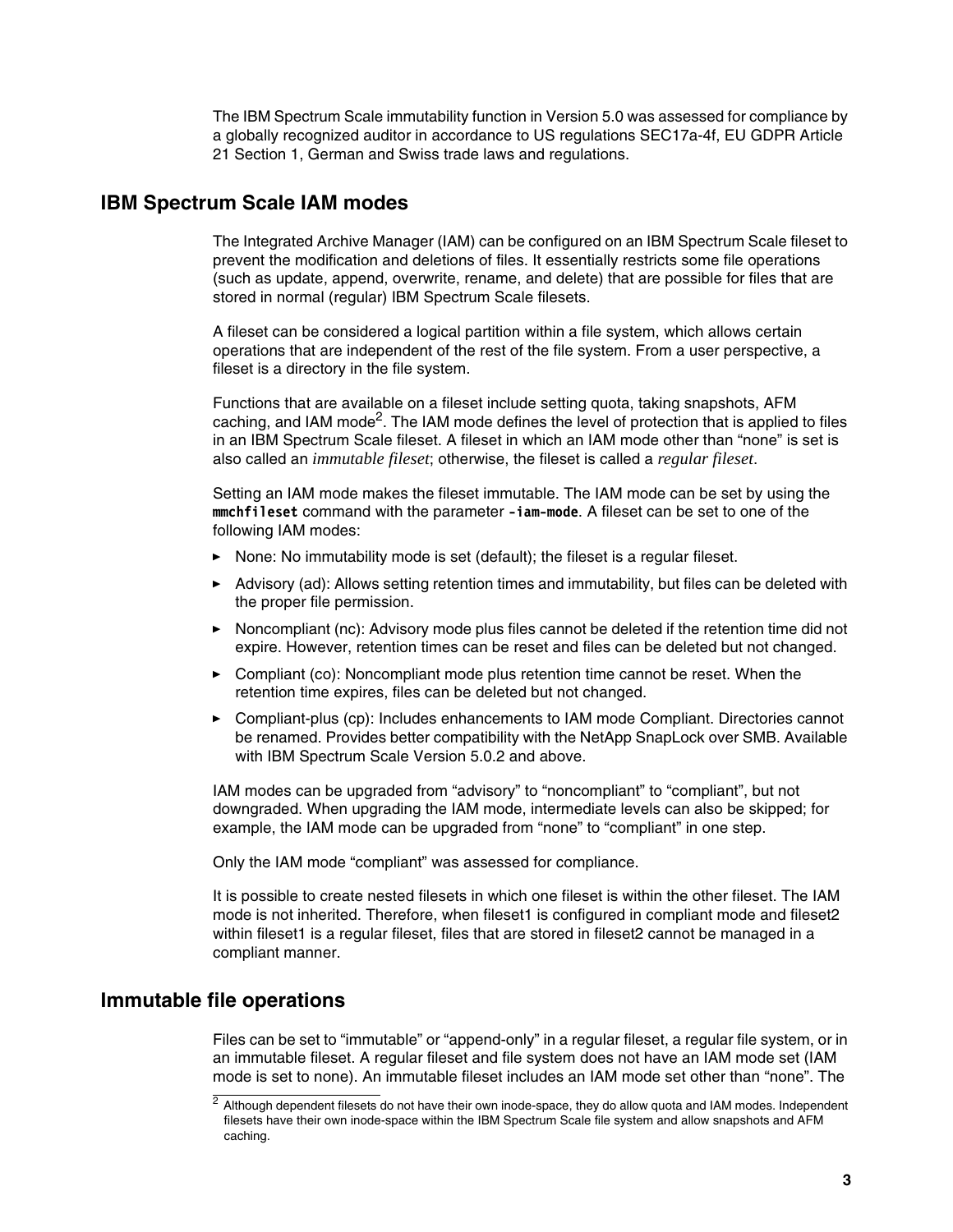key differences between regular filesets and immutable filesets (assuming the immutable fileset is configured in compliant IAM mode) are listed in [Table 1 on page 4](#page-7-0).

| File or directory operation               | Regular fileset <sup>a</sup> | Immutable fileset <sup>b</sup> |
|-------------------------------------------|------------------------------|--------------------------------|
| Reset immutability attribute              | Yes                          | No                             |
| Reset append-only attribute               | Yes                          | No                             |
| Set immutability by using<br>mmchattr-i   | Yes                          | Yes                            |
| Set append only by using<br>mmchattr-a    | Yes                          | Yes                            |
| Set retention time by using<br>mmchattr-E | <b>No</b>                    | Yes                            |
| Set immutability by using<br>chmod -w     | <b>No</b>                    | Yes                            |
| Set append only by using<br>$chmod -l+w$  | No                           | Yes                            |

<span id="page-7-0"></span>*Table 1 Key differences between regular filesets and immutable filesets*

a. A regular fileset can also be the root fileset of a file system.

b. Assumes that the fileset is configured in compliant IAM mode.

The fundamental difference between regular filesets and immutable filesets is that files in an immutable fileset can be made immutable or append-only by using standard POSIX commands. In addition, a retention time can be set for files in immutable filesets.

## **Working with files in immutable filesets**

This section describes the steps creating immutable filesets and setting files to immutable or append-only in an immutable fileset. File immutability can be managed by using standard POSIX commands that are available in UNIX systems, by using specific IBM Spectrum Scale commands, or by way of SMB by using Microsoft Windows PowerShell.

**Note:** When files are stored in an immutable fileset, they do not become immutable automatically. Instead, commands must be used to set files to immutable (or append-only) and apply retention times.

Setting files to immutable or append-only by using POSIX commands is appropriate for applications or users who do not directly interface with IBM Spectrum Scale commands. Applications and users can manage immutable files by using POSIX commands from a cluster node with access to the IBM Spectrum Scale file system or by way of an NFS export. When POSIX commands are used from an NFS export, files cannot be set to append-only.

Setting files to immutable or append-only by using IBM Spectrum Scale commands is appropriate for applications and users that access the immutable fileset directly through the file system provided by IBM Spectrum Scale. Running IBM Spectrum Scale commands is possible from an IBM Spectrum Scale cluster node by a user with sufficient permissions (or privileges) only.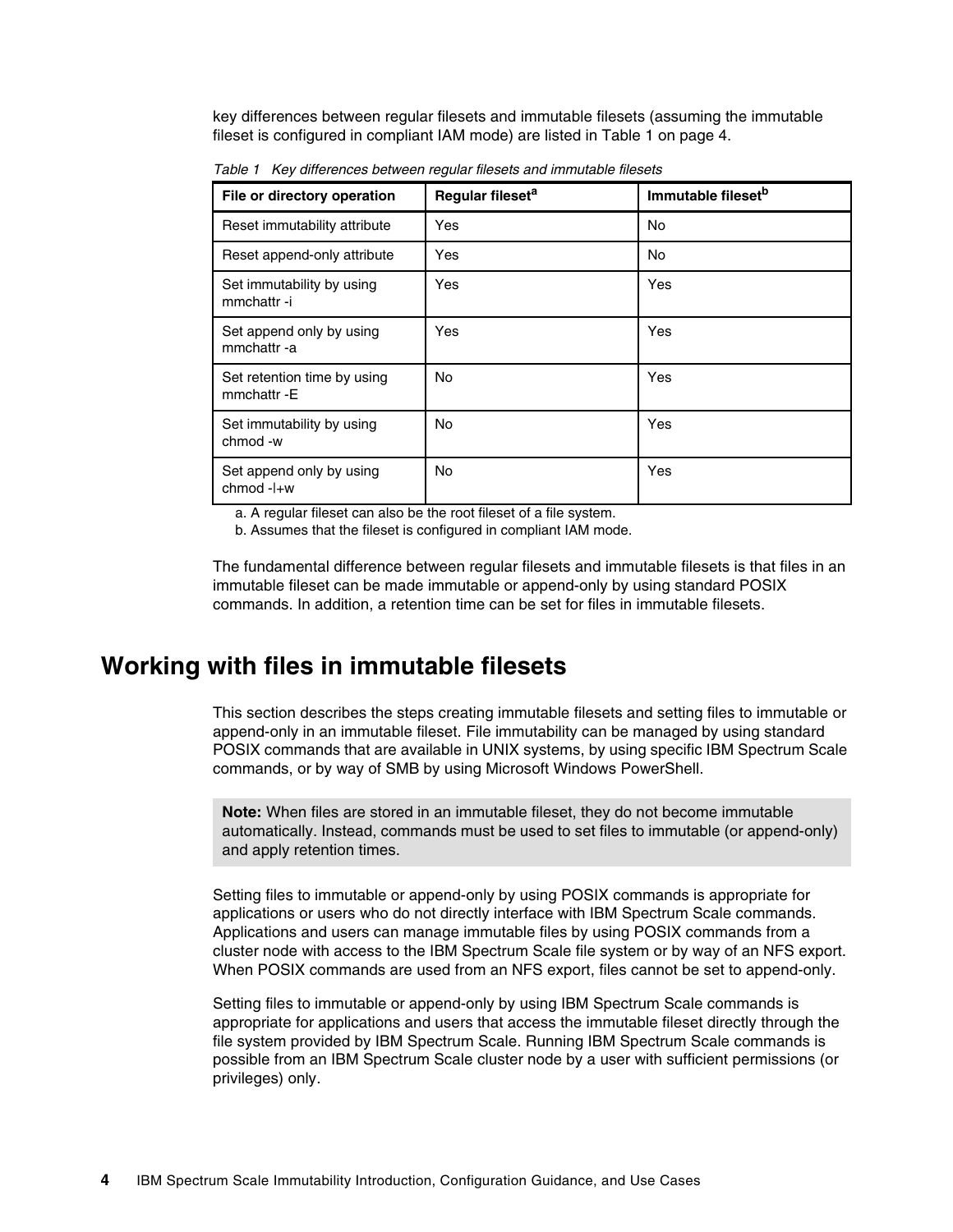**Note:** The **mmchattr** command can be run by the file owner user (it does not have to be a administrator). Creating and changing the fileset mmcrfileset and mmchfileset requires administrative privileges.

Setting files to immutable by using PowerShell commands is appropriate for applications or users who accesses the immutable fileset by way of SMB share. Files can be set to immutable but not to append-only by way of SMB. Also, after the file is set to read-only, the retention time cannot be changed.

#### **Creating an immutable fileset**

The first step for working with immutable files is to create an immutable fileset. This process requires administrative privileges in the IBM Spectrum Scale cluster. Complete the following steps:

1. Create a fileset (independent in this case), as shown in the following example:

# mmcrfileset <filesystem-name> <fileset-name> --inode-space new

2. Link the fileset to a directory within the IBM Spectrum Scale file system that must not exist now. This directory is the immutable fileset path, as shown in the following example:

# mmlinkfileset <filesystem-name> <fileset-name> -J <directory>

3. Set an IAM mode for the files. In this example, we set the IAM mode "compliance":

# mmchfileset <filesystem> <fileset> --iam-mode compliant

4. Use the following command to list the IAM mode of a fileset:

# mmlsfileset <filesystem> <fileset> --iam-mode

**Note:** From a compliance perspective, it is recommended to set the cluster-wide parameter indefiniteRetentionProtection to yes. Setting this parameter can be done by using the following command (it requires the cluster to be offline):

# mmchconfig indefiniteRetentionProtection=yes

#### <span id="page-8-0"></span>**Managing immutable files**

The process to set files to immutable in an immutable fileset includes the following steps. This process requires appropriate access permissions to the file; this is, the user who is completing these steps must be the file owner:

- 1. Set the retention time.
- 2. Set the file to immutable or read-only.

This process corresponds the SnapLock method. Files can be set to immutable by using one of the following methods:

- ► Use of standard POSIX commands
- ► Use of IBM Spectrum Scale commands

The retention time can be extended but not reduced for immutable files in an immutable fileset that is configured in IAM mode "compliant". Also, an immutable file in an immutable fileset cannot be renamed, overwritten, appended, or deleted. An immutable file can be deleted if the retention time (relative to the system date and time) expired.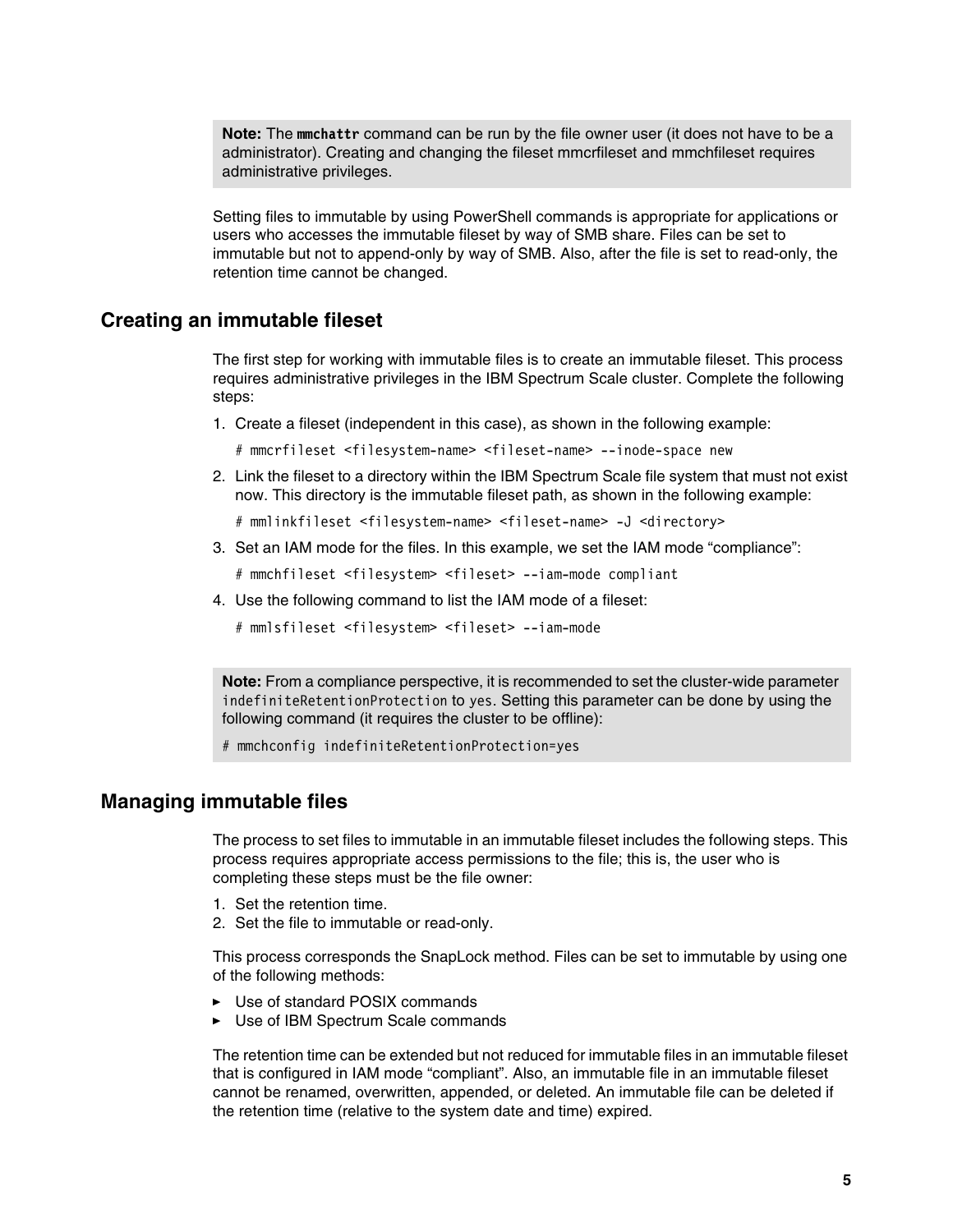#### **POSIX commands**

POSIX commands can be used when accessing the immutable fileset within the IBM Spectrum Scale cluster from a cluster node or by way of an NFS export. Two POSIX command can be used set a file to immutable and assign a retention time.

The retention time is encoded in the last access date of a file and can be set or extended by using the following POSIX command:

```
# touch -at 20300701000000 filename
```
The time stamp that is encoding the retention time features the following format:

```
[[CC]YY]MMDDhhmm[.ss]
```
The time stamp that is given by using the **touch** command in the previous example specifies the following date and time: 01.07.2013 00:00:00.

The file can be set to immutable by removing the write permissions by using the following POSIX command:

```
# chmod a-w filename
```
A file in an immutable fileset is implicitly set to immutable after the **touch** and **chmod** commands are run. Therefore, the IBM Spectrum Scale file attributes "immutable" and "expiration time" are set accordingly. To display the retention setting of the file, the following POSIX command can be used:

```
# stat filename 
File: 'filename' 
Size: 1 Blocks: 0 IO Block: 1048576
Device: 23h/35d Inode: 353793 Links: 1 
Access: (0444/-r--r--r--) 
Access: 2030-07-01 00:00:00.000000000 +0200 
Modify: 2016-05-03 14:31:59.462278718 +0200 
Change: 2016-05-03 14:32:16.915516097 +0200
```
The access pattern shows the permissions of the file that indicates read-only. The access time stamp indicates the expiration time. The retention time can be extended by using the same "touch" command<sup>3</sup>.

#### **IBM Spectrum Scale commands**

IBM Spectrum Scale allows applications and users to directly set the retention time and the immutability attribute by using IBM Spectrum Scale commands. An IBM Spectrum Scale command is available with different parameters that can be used for this purpose.

The retention time can be set by using the following IBM Spectrum Scale command:

```
# mmchattr -E 2030-07-01@00:00:00 filename
```
The time stamp that is encoding the retention time has the following format: YYYY-MM-DD@hh:mm:ss.

The attribute immutable can be set by using the following IBM Spectrum Scale command:

# mmchattr -i filename

<sup>3</sup> Requires IBM Spectrum Scale version 4.2.0.2 or higher.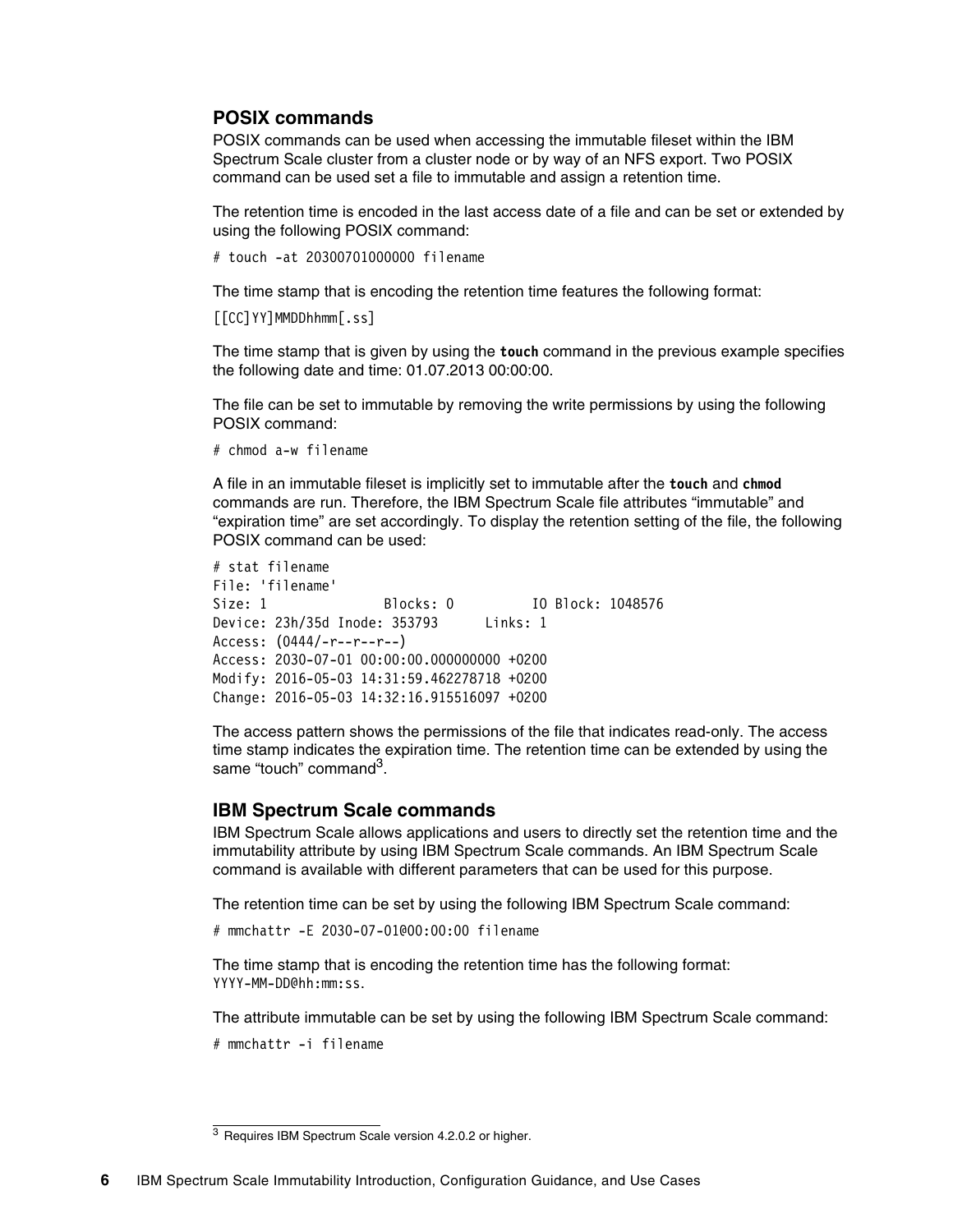A file in an immutable fileset is implicitly set to immutable after the **mmchattr -E** and **mmchattr -i** commands are run. The following IBM Spectrum Scale command can be used to display the file attributes:

# mmlsattr -L filename

The output is shown in [Example 1.](#page-10-1) The attribute immutable is set to yes and the expiration time is set to the time that is specified by using the **mmchattr -E** command.

<span id="page-10-1"></span>*Example 1 Command output*

| #mmlsattr -L filename         |                          |
|-------------------------------|--------------------------|
| file name:                    | filename                 |
| metadata replication: 1 max 2 |                          |
| data replication:             | 1 max 2                  |
| immutable:                    | yes                      |
| appendOnly:                   | no                       |
| indefiniteRetention:          | no                       |
| expiration Time:              | Tue Jul 1 00:00:00 2030  |
| flags:                        |                          |
| storage pool name:            | system                   |
| fileset name:                 | WORM                     |
| snapshot name:                |                          |
| creation time:                | Tue Dec 21 21:18:58 2015 |
| Windows attributes:           | ARCHIVE                  |
|                               |                          |

The retention time can be extended by using the same **mmchattr -E** command, as shown in [Example 1.](#page-10-1)

#### <span id="page-10-0"></span>**PowerShell**

File immutability with regard to retention times and read-only settings can be managed by using PowerShell. Setting files to immutable through an SMB share by using PowerShell requires that the immutable fileset or part of it is exported by way of SMB.

The retention time can be set by using the following PowerShell command:

```
# (dir filename).LastAccessTime = "2030-07-01 00:00:00"
```
The time stamp encoding the retention time features the following format: YYYY-MM-DD hh:mm:ss.

To set the file read-only, use the following PowerShell command:

# (dir filename).Attributes = "ReadOnly"

The file in an immutable fileset is implicitly set to immutable after these commands are run. The following PowerShell command can be used to display the file attributes:

# (dir filename | select Name,LastAccessTime,Attributes

The output is shown in the following example. The attribute ReadOnly is set and the retention time is encoded in the last access date:

|           | # dir filename   select Name,LastAccessTime,Attributes |            |
|-----------|--------------------------------------------------------|------------|
| Name      | LastAccessTime                                         | Attributes |
| $- - - -$ |                                                        |            |
| filename  | $01.07.2030$ $00:00:00$                                | ReadOnly   |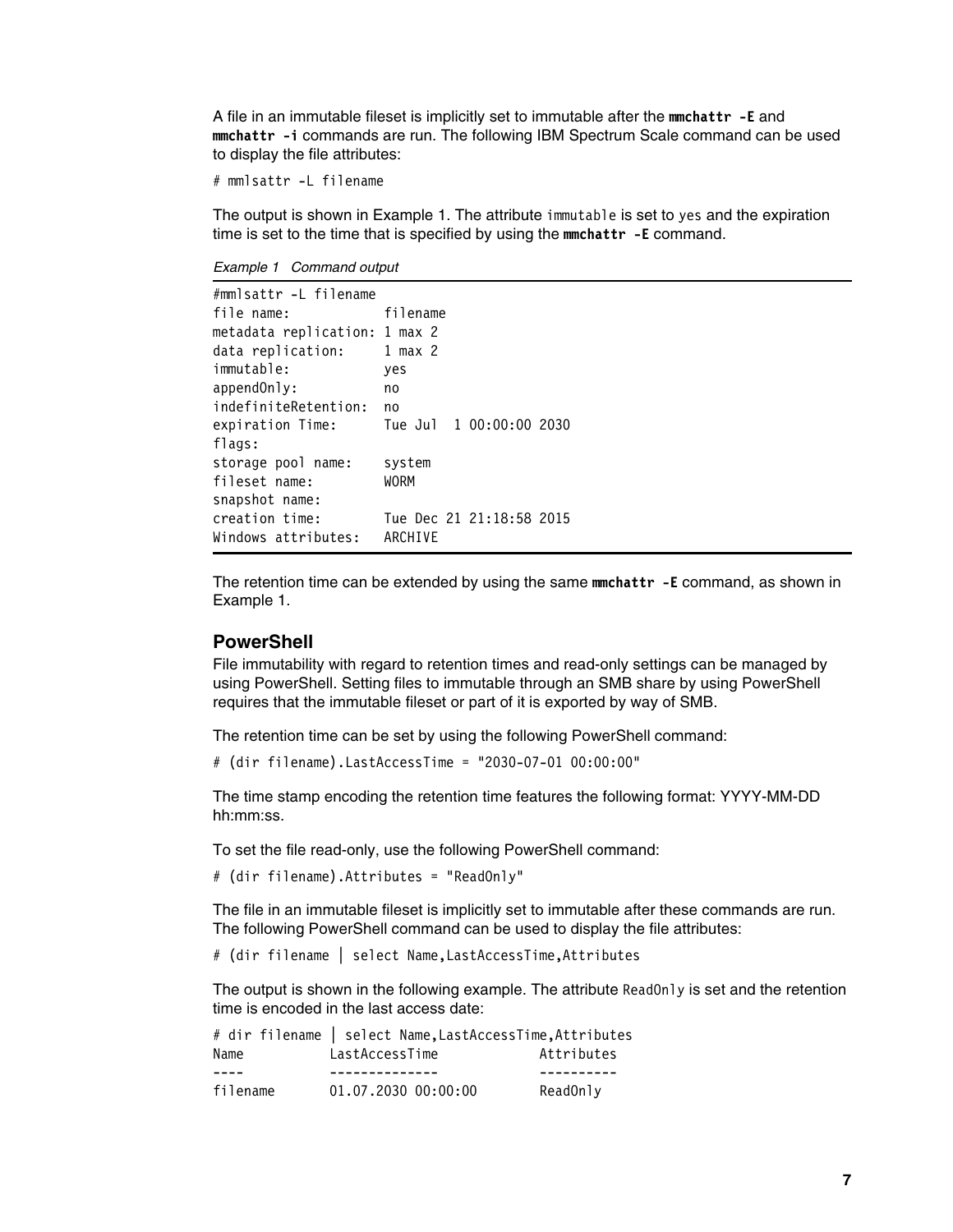#### <span id="page-11-0"></span>**Managing append-only files**

The process to set files to append-only in an IBM Spectrum Scale immutable fileset consists of the following steps:

- 1. Set retention time for the file.
- 2. Set the file to read-only.
- 3. Set the file to read/write.

This process corresponds to the SnapLock method. Files can be set to append-only by using one of the following methods:

- ► Use of standard POSIX commands
- ► Use of IBM Spectrum Scale commands

Managing append-only files is only possible when the immutable fileset is accessed from a cluster node, not through NFS or SMB.

When a POSIX command is used, the file that is set to append-only must be an empty file. When an IBM Spectrum Scale command is used, the last two steps of setting the file to read-only and read/write can be combined into one step.

The retention time can be extended but not reduced for append-only files in an immutable fileset that is configured in IAM mode compliant. Also, data can be appended to an append-only file.

However, an append-only file cannot be renamed, overwritten, or deleted in a fileset that is configured in IAM mode compliant. An append-only file can be deleted if the retention time (relative to the system date and time) expires. An append-only file can also be set to immutable, which removes the capability to append any data to it.

#### **POSIX commands**

Setting files to append-only mode by using POSIX commands is possible only from a cluster node that accesses the immutable fileset directly, not through NFS or SMB.

The file to be managed in append-only mode must be empty. Therefore, the first step is to create an empty file and set its retention time. This process can be done by using the following POSIX command:

# touch -at 20300701000000 filename

The time stamp encoding for the retention time features the format [[CC]YY]MMDDhhmm[.ss], which specifies the following date and time as 01.07.2013 00:00:00.

The empty file can be set to append-only by removing and adding the write permissions by using the following POSIX command:

- # chmod a-w filename
- # chmod +w filename

A file in append-only mode cannot be deleted (unless its retention time expires) or overwritten, but data can be appended to it. The retention time can be extended by using the same **touch** command4.

<sup>4</sup> Requires IBM Spectrum Scale version 4.2.0.2 or higher.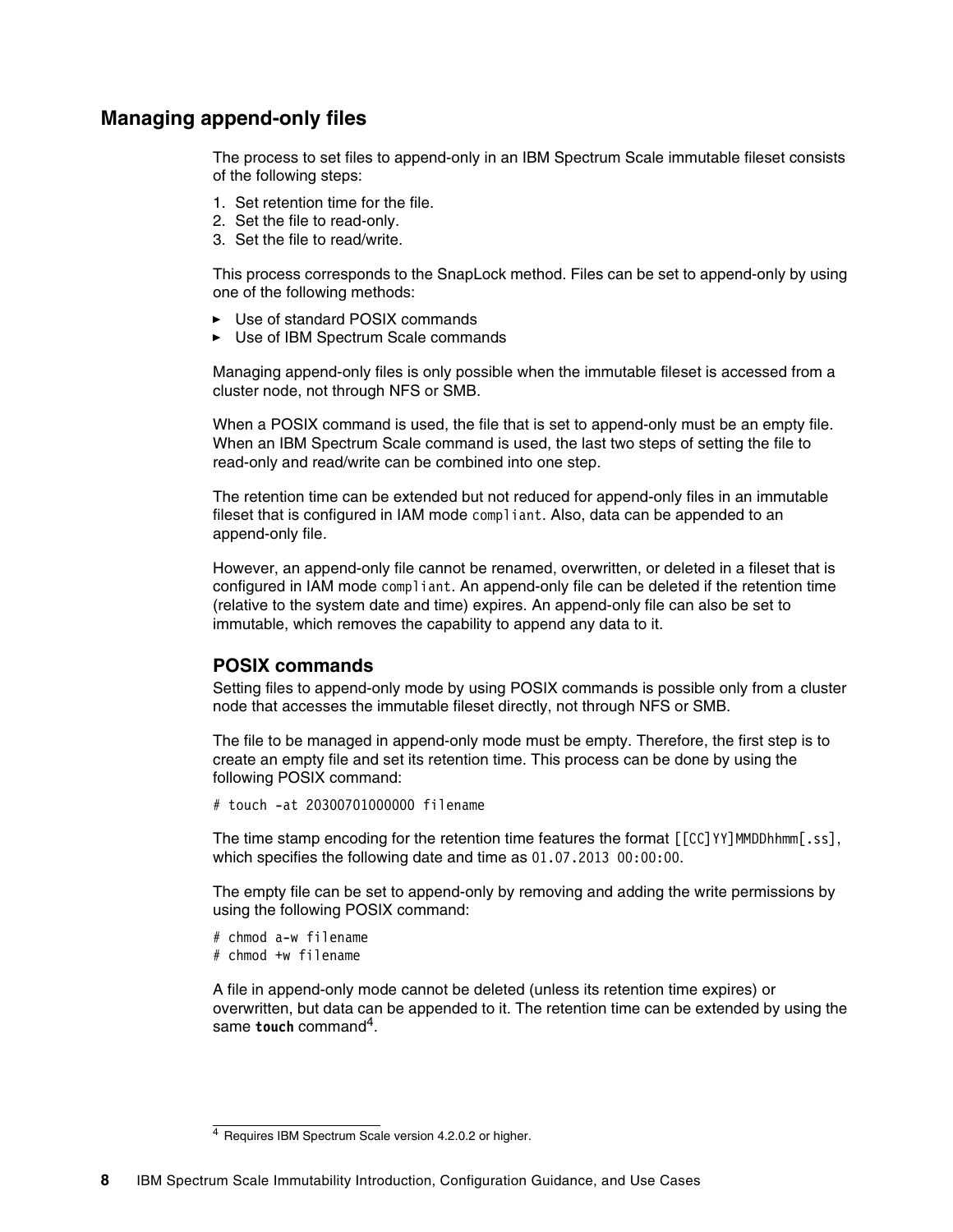A file in an immutable fileset is implicitly set to append-only after the **touch** and two **chmod** commands are run. Therefore, the IBM Spectrum Scale file attributes append-only and expiration time are set accordingly. The following POSIX command can be used to display the retention setting of the file:

```
# stat filename 
File: 'filename' 
Size: 1 Blocks: 0 IO Block: 1048576
Device: 23h/35d Inode: 353793 Links: 1 
Access: (0644/-rw-r--r--) 
Access: 2030-07-01 00:00:00.000000000 +0200 
Modify: 2016-05-03 14:31:59.462278718 +0200 
Change: 2016-05-03 14:32:16.915516097 +0200
```
The access pattern shows the permissions of the file, which indicate read/write for the user. The access time stamp indicates the expiration time. It is not easy to see that the file is append-only because this state is not a file state in POSIX. The retention time can be extended by using the same **touch** command.

When no other data must be appended to the file, it can be set to immutable by using the following POSIX command:

```
# chmod a-w filename
```
This last step sets the attribute immutable to yes and the attribute appendOnly to no and disallow any appends. In IBM Spectrum Scale, the attribute immutable is set implicitly. The following POSIX command can be used to display the retention setting of the file:

```
# stat filename 
File: 'filename' 
Size: 1 Blocks: 0 IO Block: 1048576
Device: 23h/35d Inode: 353793 Links: 1 
Access: (0444/-r--r--r--) 
Access: 2030-07-01 00:00:00.000000000 +0200 
Modify: 2016-05-03 14:31:59.462278718 +0200 
Change: 2016-05-03 14:32:16.915516097 +0200
```
This method is similar to the method that was used with SnapLock. However, IBM Spectrum Scale does not support managing files in append-only mode by way of NFS or SMB.

#### **IBM Spectrum Scale commands**

One fundamental difference between POSIX and IBM Spectrum Scale commands for managing append-only files is that with IBM Spectrum Scale commands, the file does not need to be empty to make it append-only. Therefore, a normal file can be created and filled with content before it is set to append-only. Before setting a file to append-only, it is recommended to set a retention time by using the following IBM Spectrum Scale command:

```
# mmchattr -E 2030-07-01@00:00:00 filename
```
The time stamp encoding the retention time features the format: YYYY-MM-DD@hh:mm:ss.

Now, the file can be set to append-only by using the following IBM Spectrum Scale command:

# mmchattr -a yes filename

A file in append-only mode cannot be deleted (unless its retention time expired) or overwritten, but data can be appended to it. The retention time can be extended by using the **mmchattr -E** command.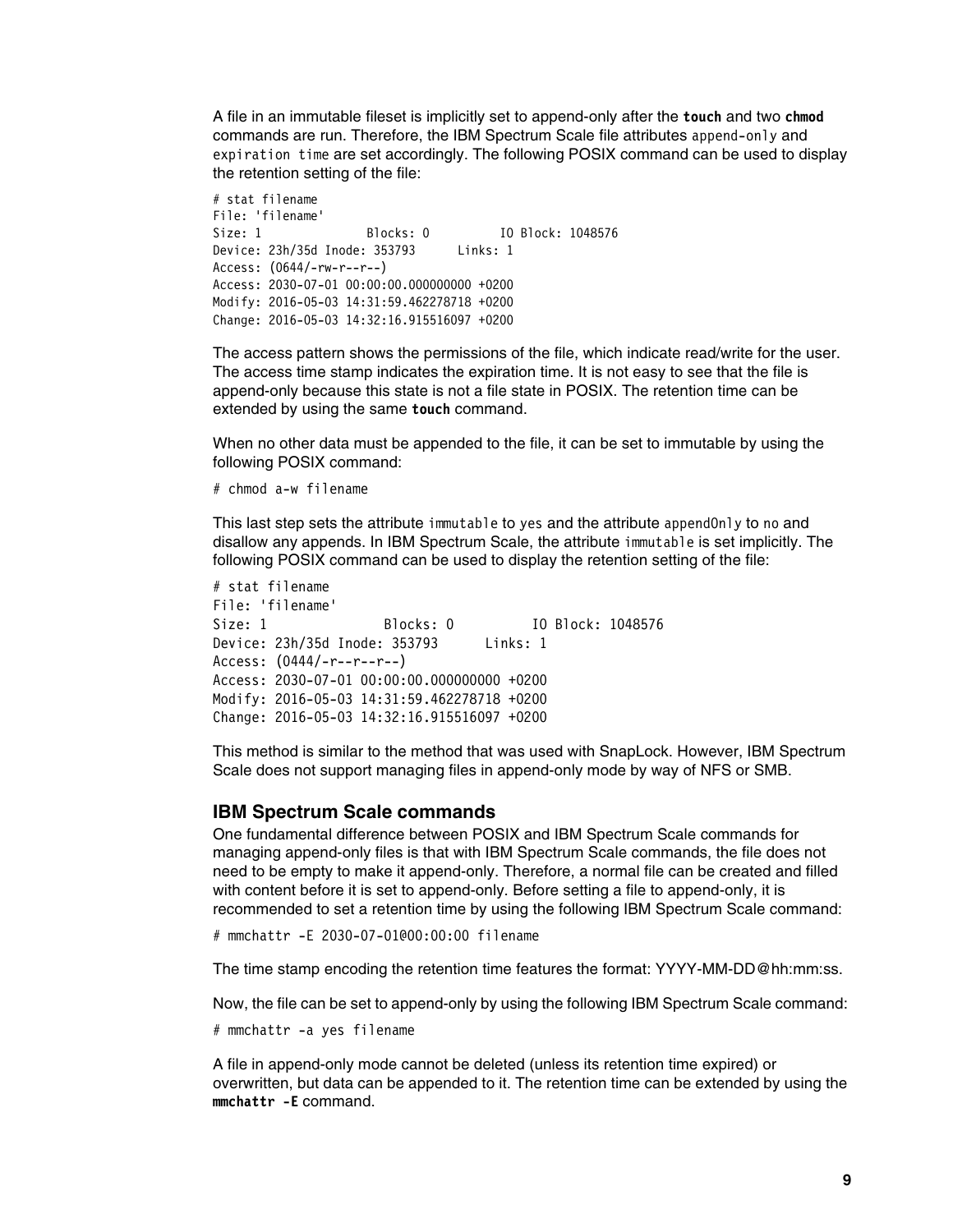A file in an immutable fileset is implicitly set to append-only after the **mmchattr -E** and **mmchattr -a** commands are run. The following IBM Spectrum Scale command can be used to display the file attributes within the IBM Spectrum Scale file system:

# mmlsattr -L filename

The output is shown in [Example 2.](#page-13-0) The attribute appendOnly is set to yes and the Expiration time is set to the time that is encoded in the last access date.

<span id="page-13-0"></span>*Example 2 Output of mmlsattr -L filename command*

| #mmlsattr -L filename         |                          |
|-------------------------------|--------------------------|
| file name:                    | filename                 |
| metadata replication: 1 max 2 |                          |
| data replication:             | 1 max 2                  |
| immutable:                    | no                       |
| appendOnly:                   | yes                      |
| indefiniteRetention:          | no                       |
| expiration Time:              | Tue Jul 1 00:00:00 2030  |
| flags:                        |                          |
| storage pool name:            | system                   |
| fileset name:                 | <b>WORM</b>              |
| snapshot name:                |                          |
| creation time:                | Tue Dec 21 21:18:58 2015 |
| Windows attributes:           | ARCHIVE                  |
|                               |                          |

When no other data must be appended to the file, it can be set to immutable by using the following IBM Spectrum Scale command:

# mmchattr -i yes filename

This last step sets the attribute immutable to yes and makes the file immutable. The IBM Spectrum Scale command (**mmlsattr -L filename**) reflects the flag's immutable yes flag (see [Example 3](#page-13-1)).

<span id="page-13-1"></span>*Example 3 Output showing flag's immutable yes flag*

```
#mmlsattr -L filename 
file name: filename 
metadata replication: 1 max 2 
data replication: 1 max 2 
immutable: yes 
appendOnly: yes 
indefiniteRetention: no 
expiration Time: Tue Jul 1 00:00:00 2030 
flags: 
storage pool name: system 
fileset name: WORM 
snapshot name: 
creation time: Tue Dec 21 21:18:58 2015 
Windows attributes: ARCHIVE
```
**Note:** It is normal that at this point that the append-only and immutable attributes are set to yes. It is not possible to reset the append-only attribute before setting the immutable attribute.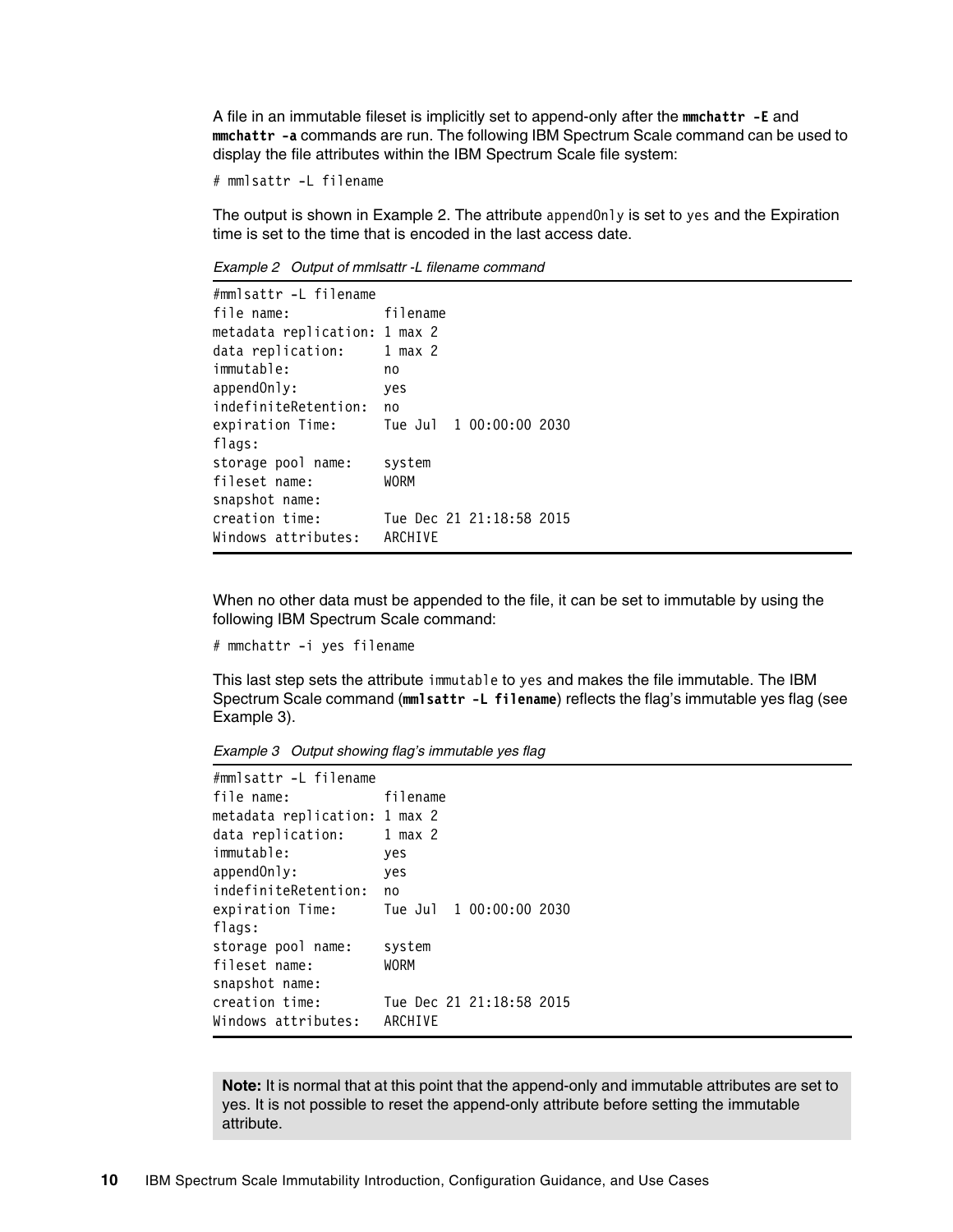#### <span id="page-14-1"></span>**Indefinite retention**

Immutable files can also be configured with an indefinite retention time. Indefinite retention essentially defines an indefinite retention time for the immutable file. It can be set and reset by the user who has permissions to change file attributes by using an IBM Spectrum Scale command. It cannot be set by using POSIX commands.

One use case for indefinite retention is the implementation of a deletion hold function. A deletion hold does not allow the deletion or expiration of a file, even if the retention time expired. It provides another level of protection above the retention time. For example, if an application or user wants to prevent a file from expiring, the indefinite retention attribute can be set.

To release the deletion hold, the indefinite retention attribute can be reset. If the indefinite retention is reset (set to "no"), the actual retention time of the file takes precedence. If this retention time is expired, the file can be deleted; if it is not expired, the file cannot be deleted.

The following IBM Spectrum Scale command can be used to set indefinite retention for an immutable file:

# mmchattr --indefinite-retention yes filename

To reset indefinite retention, run the following command:

```
# mmchattr --indefinite-retention no filename
```
Indefinite retention is useful only if the file is set to immutable or append-only. Otherwise, it has no effect.

#### **Managing directories**

Directories within an immutable fileset cannot be set to immutable (or append-only) explicitly. Directories within an immutable fileset become immutable automatically whenever files are stored within this directory. [Table 2](#page-14-0) lists operations on directories within an immutable fileset in accordance with the IAM modes.

| <b>Directory operation</b>      | <b>Advisory, Non-Compliant, Compliant</b><br>modes                                                                                                                      | <b>Compliant-plus</b><br>mode |
|---------------------------------|-------------------------------------------------------------------------------------------------------------------------------------------------------------------------|-------------------------------|
| rename empty directory          | Yes                                                                                                                                                                     | <b>No</b>                     |
| rename non-empty directory      | No                                                                                                                                                                      | No                            |
| delete empty directory          | Yes                                                                                                                                                                     | Yes                           |
| delete non-empty directory      | No                                                                                                                                                                      | <b>No</b>                     |
| Set retention time on directory | No                                                                                                                                                                      | <b>No</b>                     |
| Set directory immutable         | Directories become immutable when files are stored in the<br>directory. Directories remain immutable along with the immutable<br>files that are stored in the directory |                               |

<span id="page-14-0"></span>*Table 2 Directory operations within immutable fileset in accordance to the IAM mode*

The key difference between Compliant-plus mode and the other modes is that directories within an immutable fileset cannot be renamed, even no files are stored within the directory.

The fact that directories do not have immutability attributes differs from the SnapLock mode where even empty directories can be set to immutable.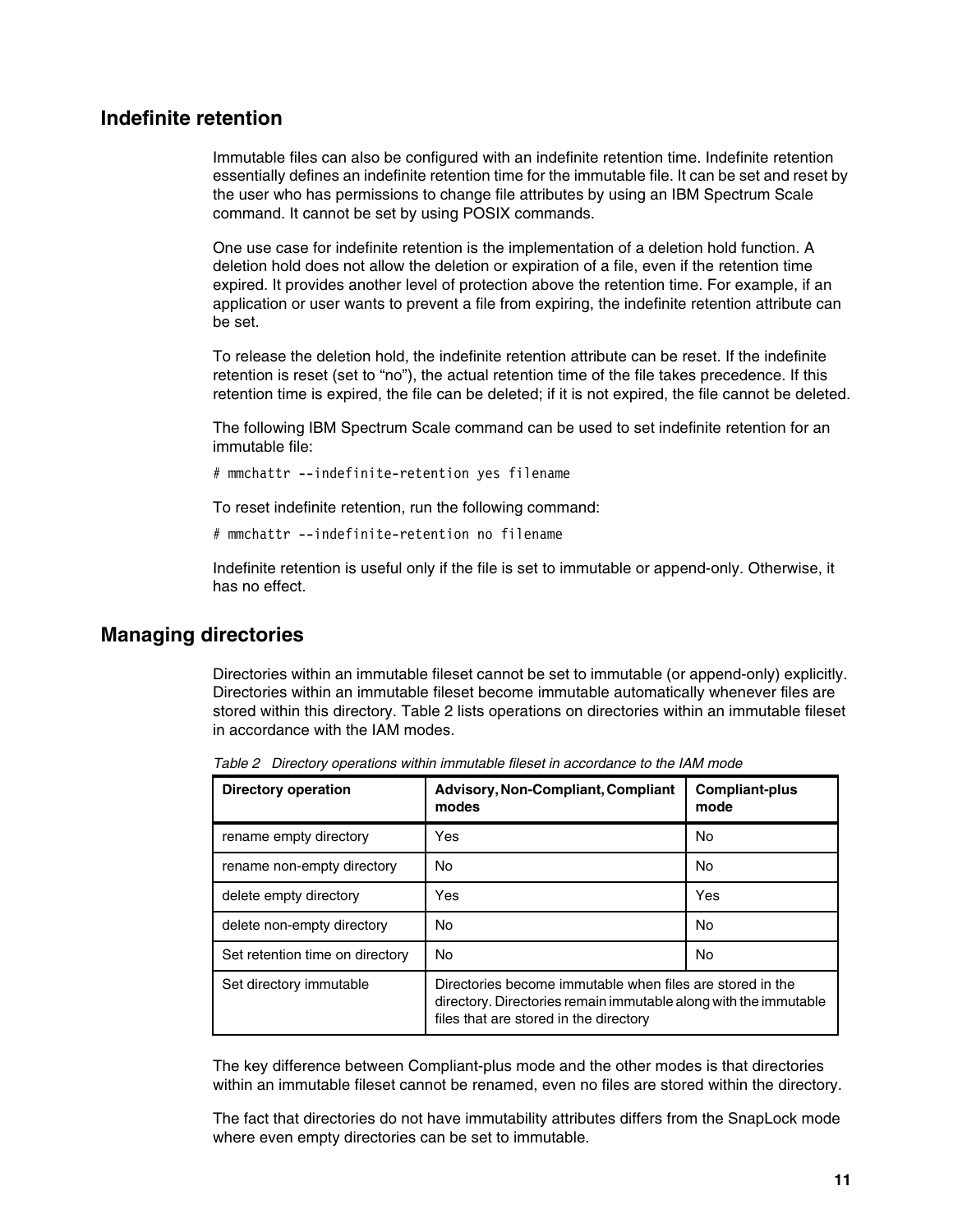#### <span id="page-15-2"></span>**Limitations**

In this section, some limitations with IBM Spectrum Scale immutable filesets are explained that also influence the compatibility with SnapLock.

#### **Directories**

Most of the POSIX file system commands in an immutable fileset have the same effect as with the standard SnapLock method. One of the key differences from the standard SnapLock method is the concept of immutable directories.

With the standard SnapLock method, directories can be specifically set to immutable, which applies limitations to file operations within this directory. In an IBM Spectrum Scale immutable fileset, a directory becomes immutable implicitly and when a file is stored in the directory. Immutable directories cannot be renamed in Compliant-plus mode. Deletion of such directories is possible only if all files within this directory were deleted.

#### <span id="page-15-0"></span>**NFS exports and SMB shares**

An immutable fileset can also be exported by way of NFS or SMB. This process includes the following limitations:

- It is not possible to set and manage files in append-only mode.
- With IBM Spectrum Scale version 5.0.3.2 and above, the retention period can be extended and expired files can be deleted over an SMB export. This process requires the IAM mode Compliant-plus of the fileset that is hosting the NFS export or SMB share.
- ► Extended attributes (POSIX) cannot be set by way of NFS.

#### **Default retention times**

An immutable fileset does not support minimum, default, and maximum retention times. This feature is another difference in NetApps, Inc.'s SnapLock function in which an immutable file system has minimum, default, and maximum retention times. However, it can be implemented by using IBM Spectrum Scale policies. For more information, see ["Automatically setting files](#page-26-0)  [to immutable" on page 23](#page-26-0).

#### <span id="page-15-1"></span>**IBM Spectrum Scale limitations**

The following limitations apply when an immutable fileset is managed within the IBM Spectrum Scale cluster:

- ► With IBM Spectrum Scale version 5.1.1, Active File Management Disaster Recovery (AFM DR) supports immutable filesets on the primary and the secondary site. When you use immutable filesets with AFM DR, both the primary and the secondary filesets must be immutable filesets that are configured with the same IAM mode.
- Non-empty immutable filesets that are configured in IAM mode "compliant" or "compliant-plus" cannot be deleted by using the **mmdelfileset** command.
- File systems cannot be deleted if the cluster-wide parameter indefiniteRetentionProtection=yes is set, regardless if the file system contains an immutable fileset.

**Note:** When a immutable file is copied within the immutable fileset, the destination file is not immutable, even though the immutability flag is set. To make the file immutable, you mist set the file to read-write (chmod +w) and read-only (chmod -w) and assign a retention period.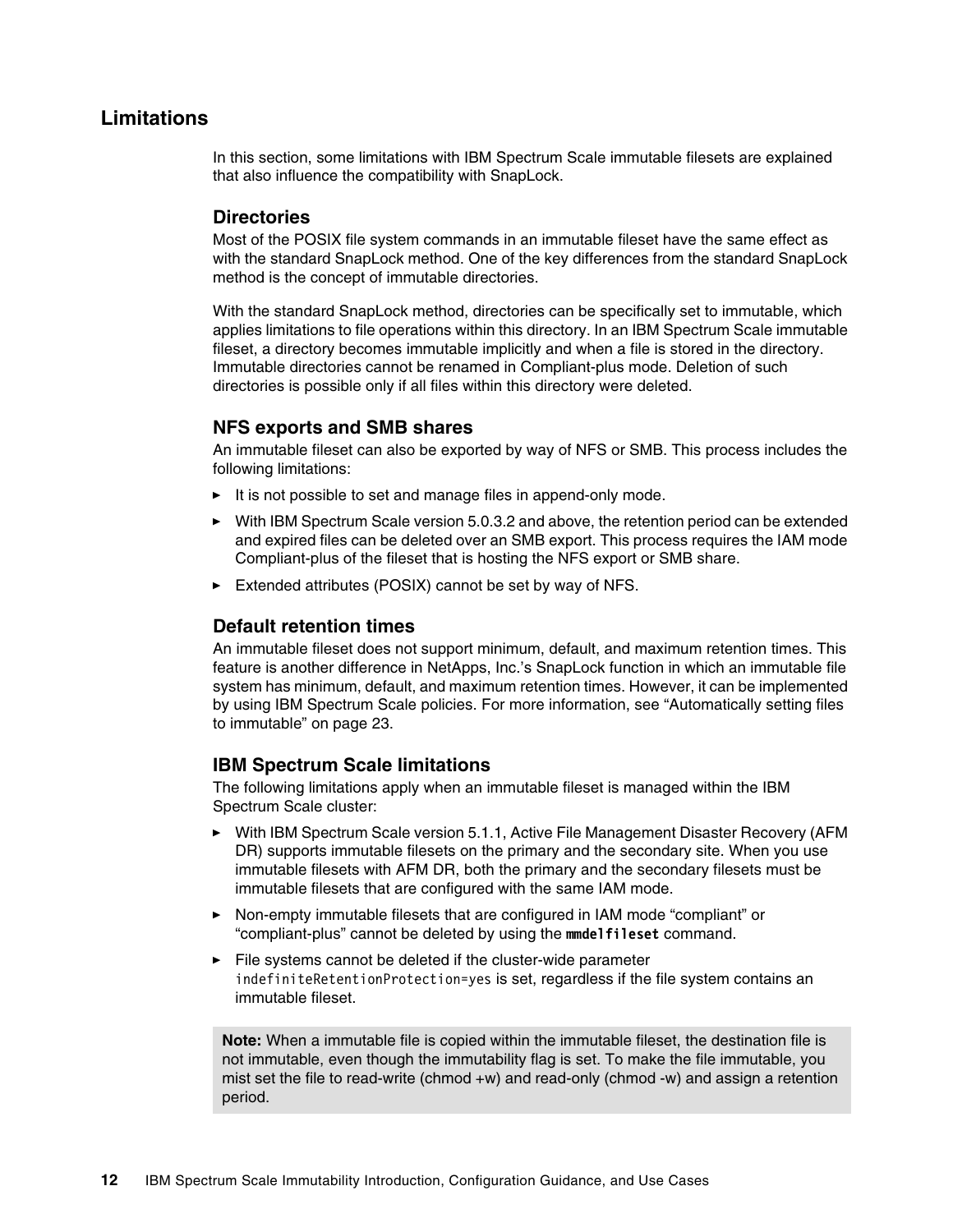## **System configuration guidance**

This section provides guidance for addressing IT security aspects. IT security aspects must be considered for the entire solution, including the application and user that are creating and managing immutable files, the IBM Spectrum Scale cluster, file systems that are storing immutable files, the operating system that is running on the cluster nodes, the storage system where data is stored, and the infrastructure environment. An overview of the key components that are considered from an IT security perspective is shown in [Figure 1](#page-16-0).



<span id="page-16-0"></span>*Figure 1 IBM Spectrum Scale architecture with immutable filesets* 

The IBM Spectrum Scale cluster is configured with file systems and immutable filesets. The application and user accesses the immutable fileset by way of the IBM Spectrum Scale file system client directly from a cluster node by way of NFS exports or SMB shares (NFS or SMB) to store and retrieves files and manages their immutability.

The files are initially stored on IBM Spectrum Scale disk storage. Optionally, the files that are stored on disk can be migrated to tapes that are formatted in the Linear Tape File system format (LTFS) by the Spectrum Archive Enterprise Edition software.

Configuration guidance that is provided in this section applies to the application and user, the IBM Spectrum Scale cluster node configuration and administration, the IBM Spectrum Scale storage, the Spectrum Archive Enterprise Edition software and WORM tapes, and the operating system of the servers that are used for IBM Spectrum Scale, Spectrum Archive, and by the user and application (subsequently referred as *applications* in this publication).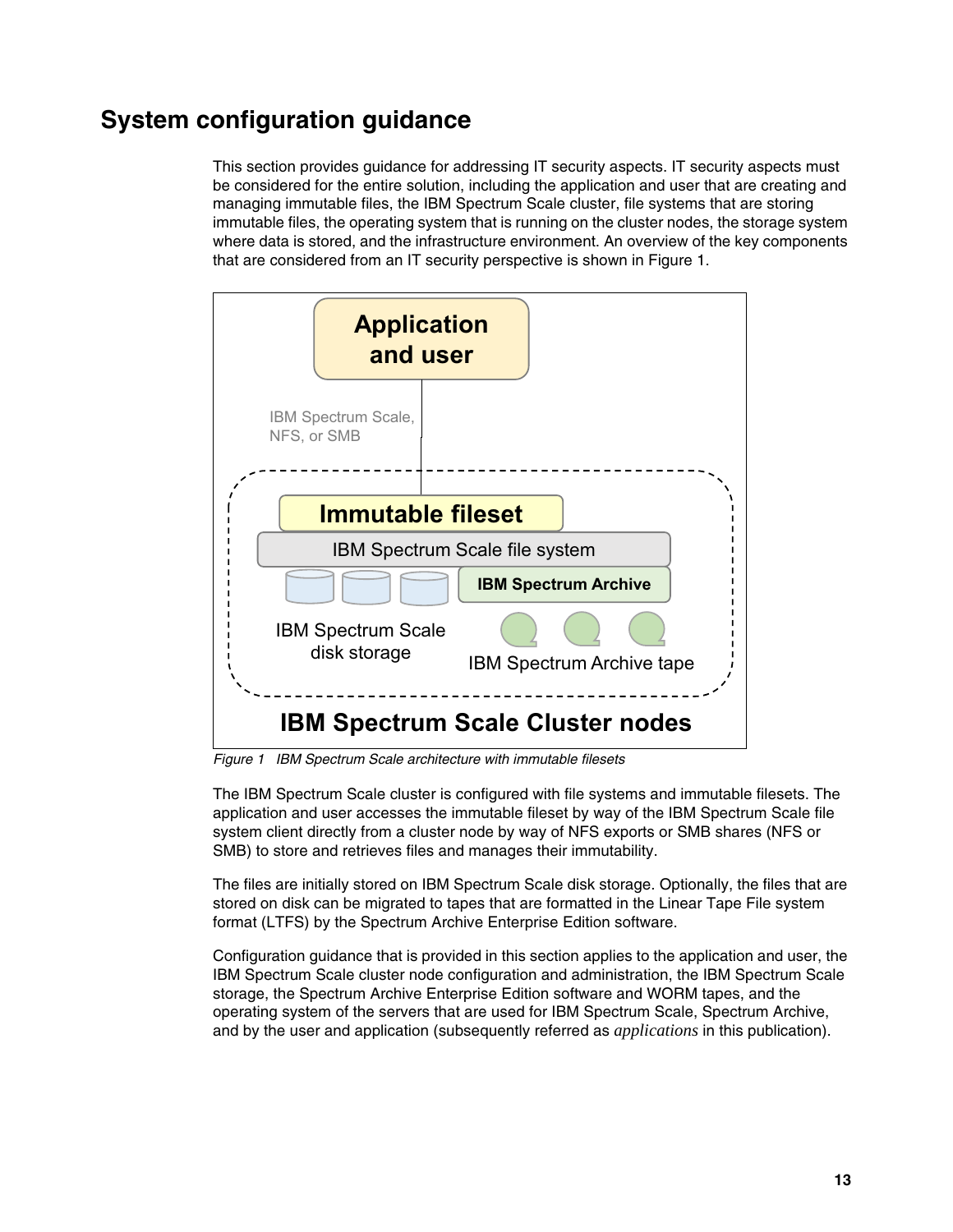This guidance is abstract in nature and suggests an appropriate security configuration and setup for IBM Spectrum Scale and Spectrum Archive. The client organization should use security architects to understand the implication of changes to their security policy and review their security architecture from end-to-end. This publication does *not* assure that the system cannot be compromised by using exploits and it is not intended to imply any specific audit guarantees (for more information, see ["Disclaimer" on page 30\)](#page-33-0).

For more information, see *IBM Spectrum Scale Security*, [REDP-5426.](https://www.redbooks.ibm.com/redbooks.nsf/RedpieceAbstracts/redp5426.html)

In addition, the general recommendations that are provided by the external auditor were considered.

#### **User and application**

The application uses the immutable filesets to read and write files and make files immutable with appropriate retention times. The application can access immutable filesets by way of the IBM Spectrum Scale file system client, NFS or SMB. From the application perspective, the following guidance should be considered:

- Application server uses the same time source for automated time synchronization as the IBM Spectrum Scale cluster hosting the immutable filesets.
- The application server is hardened to disallow tampering with data and metadata. Consider the guidance that is provided for IBM Spectrum Scale administration and Operating system configuration for the application as well.
- ► The application sets the file retention time and immutability in a timely manner (immediately after storing a file).
- The application tracks files where retention was not set (for example, because of failures) and set it later.
- The application manages the immutability and retention times of the files. The use of the GPFS command **mmchattr -i | -E | -a** is recommended.

Managing retention by way of NF"S or SMB includes some limitations (for more information, see ["Limitations" on page 12](#page-15-2)).

► The IBM Elastic Storage® Server provides internal check summing for data that is stored in immutable filesets. When IBM Elastic Storage Server is not used as storage for immutable files, consider calculating and storing checksums with immutable files when files are created.

Checksums can be stored in IBM Spectrum Scale extended attributes (such as user.cksum=checksum:value) by using the command **mmchattr --set-attr** user.chksum=checksum:value filename. Periodically validate the checksums that are stored in extended attributes and create and retain an audit protocols for this validation process. The audit trail is stored in an immutable manner for the immutable files' retention time.

- Implement authentication and authorization according to the organizational standards and the methods that are supported by IBM Spectrum Scale.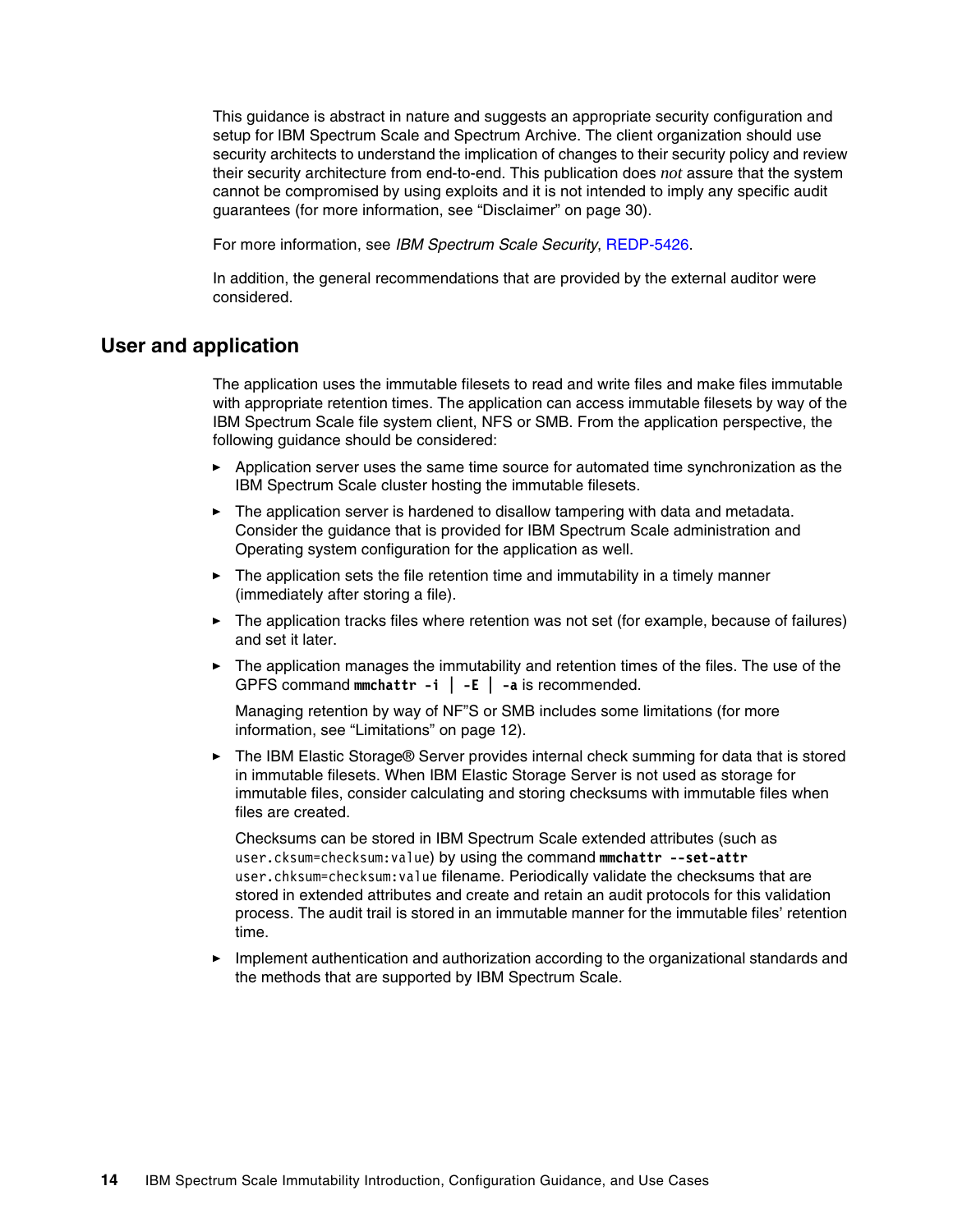#### **IBM Spectrum Scale**

The IBM Spectrum Scale file system provides immutable filesets with which files can be retained in an immutable manner. This function was assessed for compliance by independent auditors for different IBM Spectrum Scale versions. The immutability is managed by the application and IBM Spectrum Scale enforces it. Consider the guidelines that are described next for IBM Spectrum Scale configuration and administration.

#### **Configuration**

IBM Spectrum Scale provides a comprehensive set of IT security configurations and functions (for more information, see *IBM Spectrum Scale Security*, [REDP-5426\)](http://www.redbooks.ibm.com/abstracts/redp5426.html?Open). In this section, we elaborate on some important setting that should be considered in combination with immutable files:

- ► Configure immutable fileset in compliant mode (iam-mode=compliant). Filesets that are configured in compliant mode cannot be set to non-compliant or advisory mode.
- ► Disallow file system deletion by setting the cluster-wide parameter by using the **mmchconfig indefiniteRetentionProtection=yes** command. After this parameter is set, it is not possible to delete file systems in the cluster. This parameter also cannot be reset.
- ► Implement audit logging for administrative IBM Spectrum Scale commands by using the **mmchconfig commandAudit=yes|syslogOnly** command. The IBM Spectrum Scale administrative command can be logged in the IBM Spectrum Scale log file or to the syslog file. The audit log file must be kept in an immutable manner during the retention time of the files that are stored in immutable filesets.
- Implement file audit logging by using the audit logging function that is provided with IBM Spectrum Scale version 5.0 and higher. With file audit logging, all major file operations, such as open, close, rename, ACL, and attribute changes and deletions, are logged into audit logs. The audit logs that are created are stored as immutable files that are in immutable filesets of an IBM Spectrum Scale file system. The retention time of audit log files can be configured.

For prior IBM Spectrum Scale version use the audit logging function for NFS and SMB provided by Varonis.

- When migrating files to an external pool, ensure that these files are stored on a WORM medium, such as WORM tapes.
- Implement business continuity (which uses quorum, replication, backup, and clustering) that is based on SLAs.
- Implement IBM Spectrum Scale file encryption when required by the security policies.

#### **Administration and sudo wrappers**

IBM Spectrum Scale does not include its own user management for users who are using the command-line interface (CLI). CLI users are authenticated by the operating system and can run IBM Spectrum Scale specific commands.

By default, the IBM Spectrum Scale cluster requires root privileges to administer the cluster. The IBM Spectrum Scale sudo wrappers allow named users to administer the cluster by using sudo definitions.

**Note:** The use of IBM Spectrum Scale sudo wrappers does not ensure that named users cannot elevate their privileges. Other operational measures are required according to the security policies that are deployed within the organization.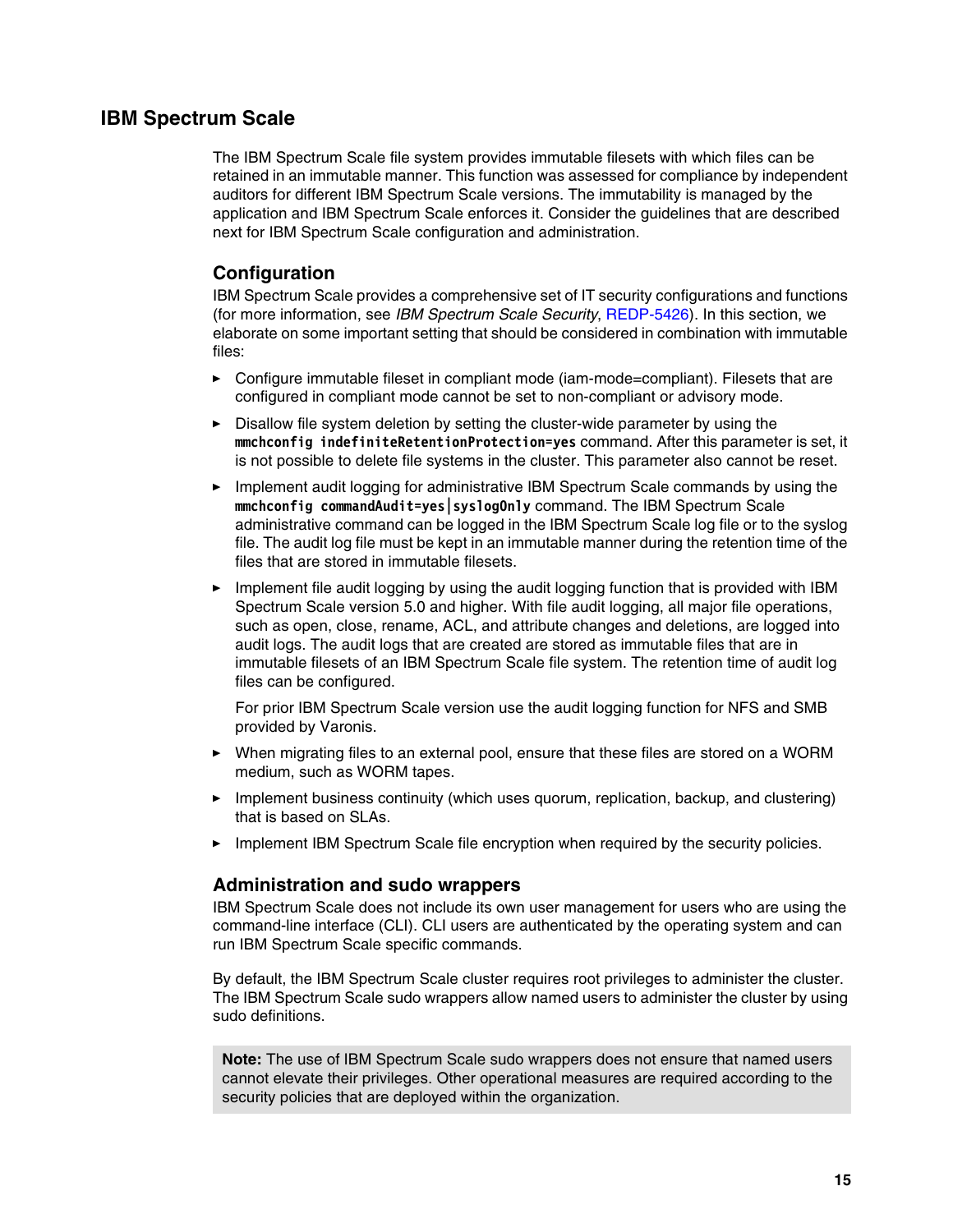IBM Spectrum Scale sudo wrappers are not supported by the following components:

- Cluster Export Services, NFS, SMB, and Object
- Installation toolkit (command: **spectrumscale**)
- IBM Spectrum Scale call home
- ► With Windows nodes in the cluster

Users who are administering a cluster that contains immutable filesets cannot tamper with immutable files. Therefore, it might be preferable to allow only IBM Spectrum Scale and operating system commands that are required for normal operations for these users.

In special cases, the privileges of these users can be temporarily increased by another user. This feature allows for the implementation of the four-eye principle where the administrative user requires the authorization of another user (security administrator) to perform special task.

To implement the four-eye principle, create two user groups and assign named users to each of these groups in the operating system. In this example, one group is named gpfsadmin and another group is named secadmin. The following principles are applied:

- ► Users in the gpfsadmin group administer IBM Spectrum Scale and Spectrum Archive during normal operations.
- Users in the secadmin group manage the privileges of the users in the group gpfsadmin; for example, to temporarily allow more commands if problems occur. For this purpose, the user in the group secadmin can use sudo definitions.

The four-eye principle allows users of the gpfsadmin group to run a limited set of commands that is required for normal operations. If a user of the group gpfsadmin requires more privileges (for example, because of a problem), they can contact a user of the secadmin group. The user of the secadmin group can now grant the user of the gpfsadmin group more temporary privileges by changing the sudo definitions.

When configuring IBM Spectrum Scale sudo wrappers, allow users in the gpfsadmin group to run commands that are required to administer the IBM Spectrum Scale cluster and file systems. Use the default configuration in the sudoers. sample file, and adjust and test this according to their needs. Consider the following points:

- Users in the group gpfsadmin should not be able to run all commands; instead, limit this ability to the IBM Spectrum Scale commands that are required.
- Users in the group gpfsadmin should not be able to obtain full root permission without being authorized by a user of the group secadmin.
- Users in the group gpfsadmin should not be able to manage sudo configuration.
- ► Users in the group gpfsadmin should not be able to change the date and time that is related configurations in the operating system.
- Allow users in the group secadmin to change the sudo configuration (for example, by allowing the **visudo** command). This ability allows the user of the secadmin group to temporary allow certain commands for the user in the gpfsadmin group.
- ► Configure logging of all commands (including operating system commands) that are run by all user groups in the sudo context. These logs can be immediately sent to a remote log server and kept for the retention time of the files.
- $\blacktriangleright$  Do not alter the set of commands for the group  $\mathfrak g$ pfsadmin in the sudo definitions that must run without password.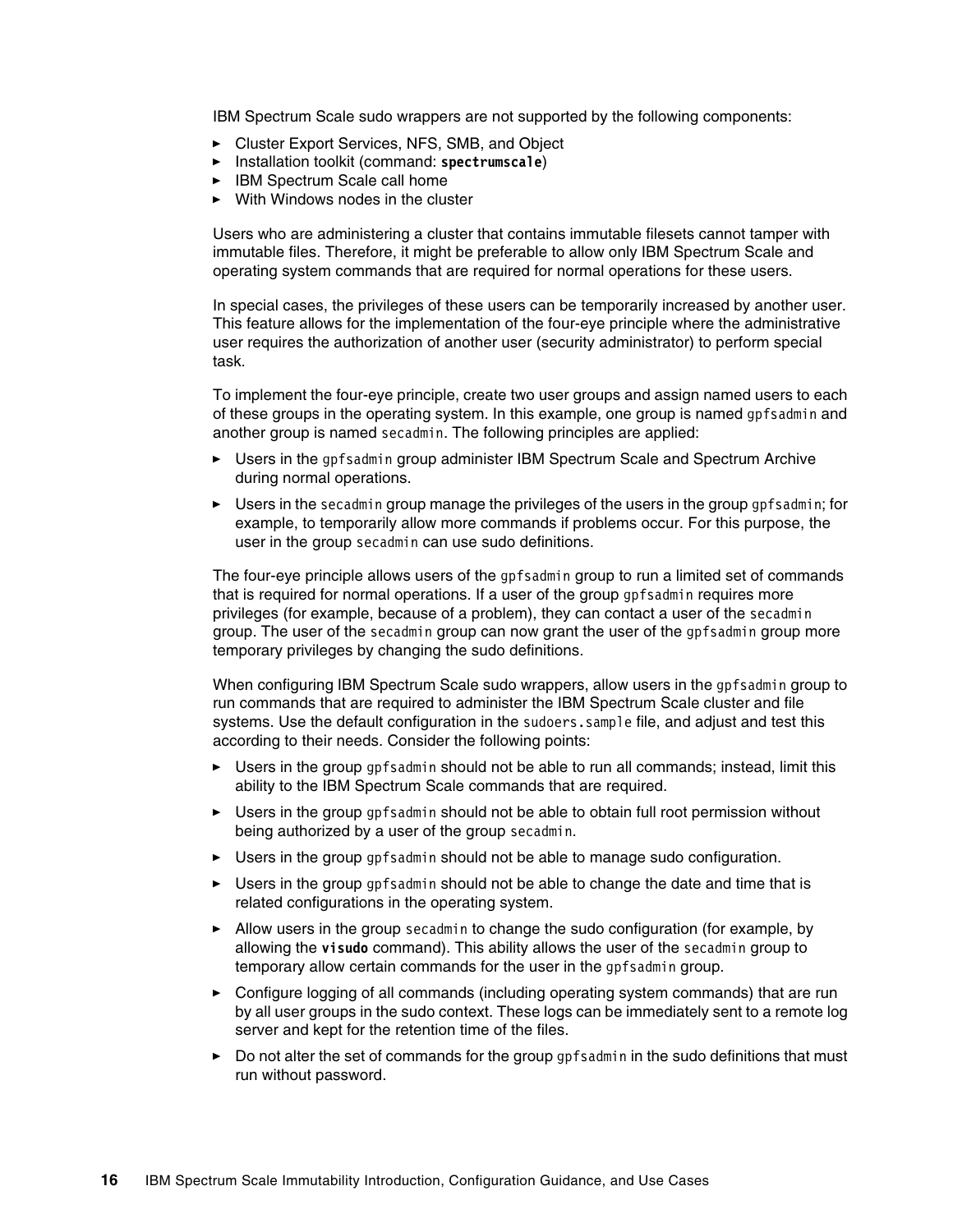The IBM Spectrum Scale GUI features a separate user management. It is recommended to use the same user names in the GUI and the CLI for the same user. In addition, the roles of the user in GUI should match the roles that the user has in CLI.

When required, disable root logon by using SSH (PermitRootLogin No in sshd config).

#### **Monitoring**

Monitoring assures that resource overload and system misbehavior is detected in time. It is highly recommended to configure event notifications by using the IBM Spectrum Scale GUI and send the appropriate events to the administrators by way of email or SNMP. In particular, monitor file system capacities and ensure sufficient capacity and that inodes are available always.

Alternatively, the IBM Spectrum Scale REST API can be used to monitor the cluster.

#### **Access control**

Accessing immutable files in the immutable fileset must be controlled by file permissions and access control lists (ACL). This control is typically done by the application or user that creates and works with files.

Configure access control in a way that disallows an IBM Spectrum Scale administrator (users in groups gpfsadmin and secadmin) accessing immutable files unless the business process requires this access. Do not use the IBM Spectrum Scale GUI to manage access to immutable filesets because this access might allow an administrator to gain data access privileges.

#### <span id="page-20-0"></span>**Backup**

IBM Spectrum Scale offers the capability to back up immutable file to the IBM Spectrum Protect server by using the **mmbackup** command. It is recommended to back up immutable files. The backup process must be monitored and failures must be corrected in a timely manner.

If you backup and also migrate immutable files to tape, for example by using IBM Spectrum Archive Enterprise Edition, the following order of actions is recommended:

- 1. Set file to immutable with the final expiration date.
- 2. Backup the file using **mmbackup.**
- 3. Migrate the file using IBM Spectrum Archive Enterprise Edition.

Changing the immutability settings for a file (e.g. expiration time) will update the change time of the file. The subsequent backup process will backup the file again, because the extended attributes of the file have changed.

Immutable files must be restored to immutable filesets; otherwise, the immutability attributes (immutable, append-only, and retention time) are lost for the file that was restored. However, these attributes remain in the backup copy that is stored in the IBM Spectrum Protect server.

**Note:** Immutable filesets cannot be replicated by using IBM Spectrum Scale Active File Management (AFM) in any AFM mode.

#### **Managing file immutability**

The setting of files to immutable is managed by the application or done automatically by using policies with external scripts (for more information, see ["Automatically setting files to](#page-26-0)  [immutable" on page 23](#page-26-0)).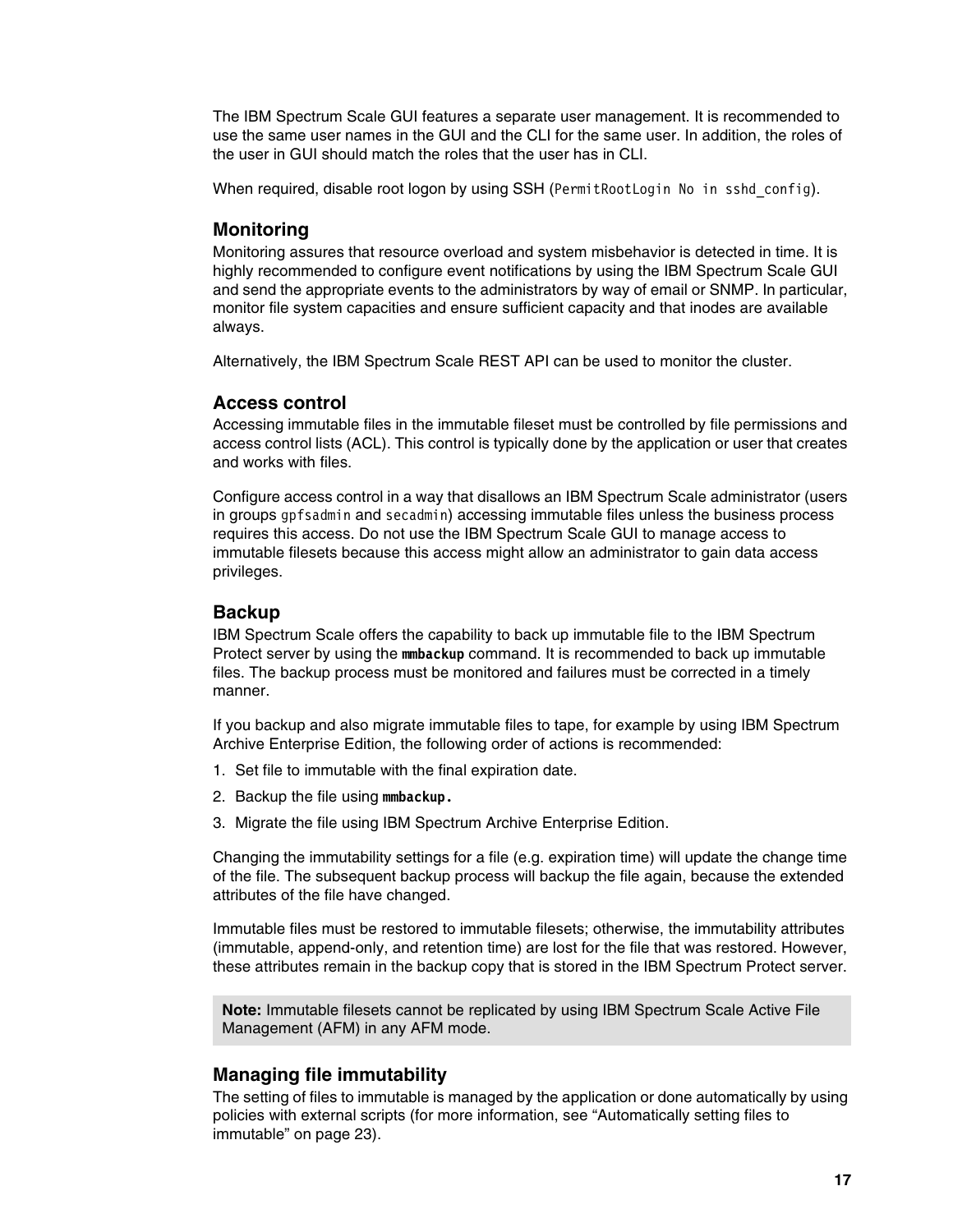It should be periodically assured that files within an immutable fileset are set to immutable with the appropriate retention times. For this purpose, LIST policies can be used to find files that are not set to immutable (for more information, see ["List policy example" on page 27](#page-30-0)).

The administrator must be notified if files are in an immutable fileset that are not set to immutable. The check for non-immutable files should be performed periodically and with an audit trail created that includes the name of the files that are not immutable. This audit trail must be preserved in an immutable manner during the retention time of the immutable files.

When required, implement file-level encryption by using the IBM Spectrum Scale encryption function. Immutable files also can be migrated to WORM tapes by using Spectrum Archive Enterprise Edition.

#### **Operating system configuration**

The operating system runs on all IBM Spectrum Scale cluster nodes and on application servers that access the cluster by way of IBM Spectrum Scale, NFS, or SMB. Consider the following guidelines about securing operating systems:

- Configure the NTP or similar time synchronization method.
- Control and restrict access to remote time server and the client.
- ► Configure password rules (length, complexity, and expiration) according to security standards.
- Implement system log message forwarding (for example, rsyslog). Store the system log messages in an immutable manner during the retention time. The IBM Spectrum Scale commands should be logged to the system log (parameter commandAudit=yes|syslogOnly).
- Capture the sudo audit logs and forward them to a remote location (similar to rsyslog). These logs are kept in an immutable manner during the retention time of files.
- $\blacktriangleright$  Capture operating system commands that are run by the users in the  $\mathfrak g$ pfsadmin group and secadmin group. Forward these logs to a remote location (similar to rsyslog). These logs are kept in an immutable manner or the duration of the retention time of files.
- ► Periodically gather GUI logs (var/log/cnlog/mgtsrv) and send them to remote location (similar to rsyslog). These logs are kept in an immutable manner during the retention period of files.
- ► The use of mmap (mapping files in memory) is not supported with files that are stored in immutable filesets.
- Disable unnecessary TCP ports and services by using the firewall.
- Implement patch management to immediately address vulnerabilities.
- ► Periodically audit the sudo environment (in particular, the sudo configuration). Audit trails must be kept in an immutable manner during the file retention time.
- Harden the operating system according to client standards and test these measures by using IBM Spectrum Scale.

#### **Storage system**

The storage is used by IBM Spectrum Scale to store immutable files on disk (hard disk, flash, and solid-state drive). IBM Spectrum Scale can use the following kinds of storage:

► IBM Elastic Storage Server with native RAID functionality (GNR)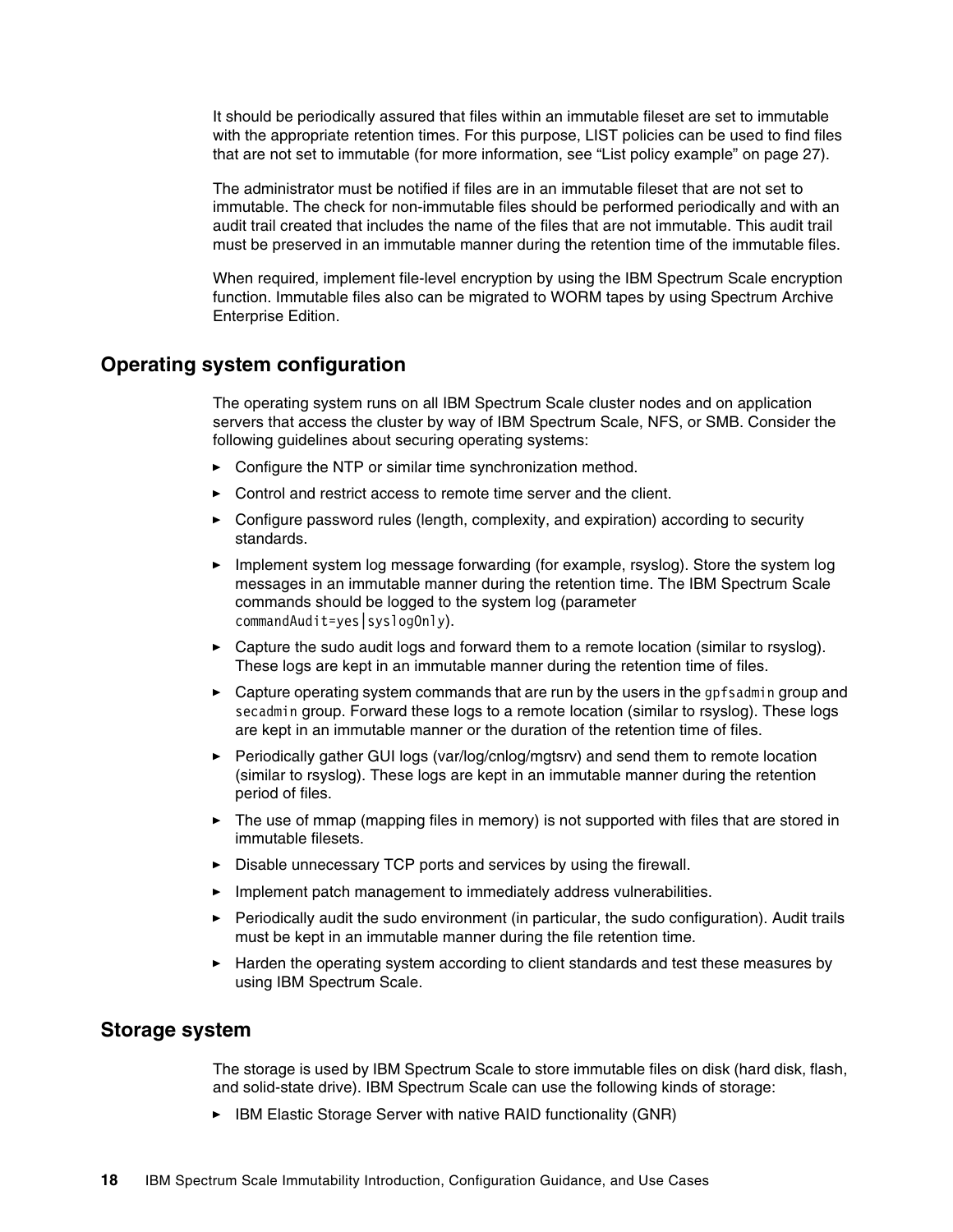The IBM Elastic Storage Server I/O nodes are IBM Spectrum Scale cluster nodes. The underlying disks are managed by the IBM Spectrum Scale GNR software. Protection can be enforced by protecting the IBM Spectrum Scale nodes.

- Internal disk within the NSD server

The measures outline for the operating system configuration helps to protect the internal storage.

**External storage systems** 

The disk system is external to the IBM Spectrum Scale nodes and attached by way of SAN, LAN, or InfiniBand. It might require more configuration work.

Consider the following guidelines for configuring the external storage system:

- Name administrators of the external storage system as users.
- Enforced role-based access control for administrators.
- Differentiate storage system administrators from IBM Spectrum Scale administrators.
- Audit the access to the external storage system and store the audit trails in an immutable manner during the file retention time.
- ► Encapsulate and isolate the administrative network (typically LAN) from other administrative networks.
- ► Use secure authentication and messaging (for example, SSH, https, or TLS) to administer the storage system.
- ► Encapsulate and isolate data networks (SAN, LAN, and InfiniBand) from other data networks, depending on the general security practices.
- Encrypt data over the data network, when required.
- - Restrict and audit physical access to the storage system. Also, store audit trails in an immutable manner during the retention time.

#### **IBM Spectrum Archive Enterprise Edition**

In deployments where IBM Spectrum Archive Enterprise Edition is used the Spectrum Archive software runs on a subset of IBM Spectrum Scale cluster nodes.

Consider the following guidelines to configure IBM Spectrum Archive Enterprise Edition with IBM Spectrum Scale:

- ► Enable Logical Block Protection, which validates the data on the flight and at rest by using a CRC or Red Solomon algorithm. LBP includes performance effects. Those effects occur more with Red Solomon (approximately 80%) than with CRC32 (approximately 12%), as measured with TS1150 drives.
- ► Assure that the administrator for IBM Spectrum Archive Enterprise Edition does not use direct root login. IBM Spectrum Scale sudo wrappers can be used to enable administration of Spectrum Archive Enterprise Edition.

Prevent access of administrators to the underlying LTFS file system (/ltfs).

- Immutable files should be migrated to WORM tapes. If a non-immutable file is migrated to a WORM tape and the file is changed later, it cannot be migrated to the same WORM tape pool again.
- The use of reclamation and reconciliation with WORM tape pools is not supported.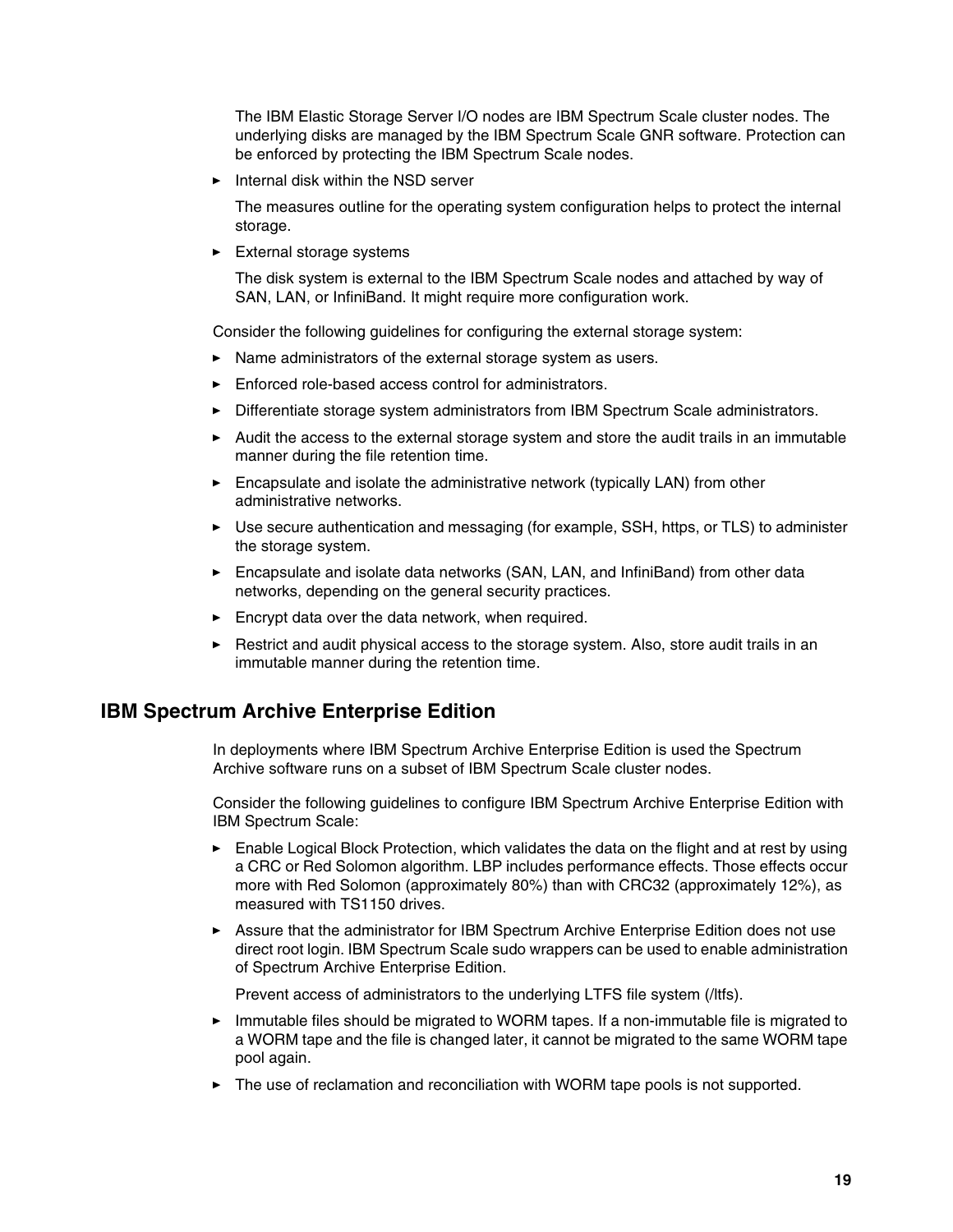- ► Normal export and import of LTFS tapes is not supported with WORM tape pools. Although offline export is supported, it must export a copy tape and never the primary tape. Therefore, offline exporting requires two copies of files.
- Implement two copies of files on two tapes in different libraries and fire zones, when possible.
- ► Because the dual copy function in Spectrum Archive is not a backup, consider implementing the IBM Spectrum Scale backup function (**mmbackup**) with IBM Spectrum Protect.

When using the IBM Spectrum Scale backup function (**mmbackup**) for immutable files that are migrated by IBM Spectrum Archive Enterprise Edition, the following order of actions is recommended:

- 1. Set file to immutable with the final expiration date.
- 2. Backup the file using **mmbackup.**
- 3. Migrate the file using IBM Spectrum Archive Enterprise Edition.

Changing the immutability setting of a file (e.g. expiration time) will not cause a recall of the file. However, if the IBM Spectrum Scale backup function is used then the next backup cycle will backup the file. This may cause a recall.

For more information about the use of IBM Spectrum Archive Enterprise Edition with WORM tapes, see *IBM Spectrum Archive Enterprise Edition V1.3.1.2 Installation and Configuration Guide*, [SG24-8333](http://www.redbooks.ibm.com/redpieces/abstracts/sg248333.html?Open).

#### **WORM tape**

When IBM Spectrum Archive Enterprise Edition is used within the solution, WORM tapes should be used to store migrated files. The IBM TS1100 WORM tape technology also was assessed for compliance. Consider the following guidelines for configuring WORM tapes:

- ► Restrict and audit the physical access to the tape library. The audit trails should be stored in an immutable manner during the retention time of files.
- ► Configure Library Managed tape encryption in case the network (SAN) between the server and the WORM tape drive is not secure.

**Note:** Use WORM tape and not standard read/write tapes with immutable files.

#### **Environment**

In this section, some general guidance is provided for the IT environment of the IBM Spectrum Scale solution.

#### **Time server**

The time server that is used for time synchronization of the IBM Spectrum Scale nodes and the application nodes must be identical. In addition, this time server must not be configurable by IBM Spectrum Scale or application administrators. Any manipulation of the time server must be prohibited.

In addition, the IBM Spectrum Scale and application administrators cannot manipulate the time service client (for example, ntpd and chronyd) on the IBM Spectrum Scale and application nodes. This requirement can be assured by using the proper sudo configuration.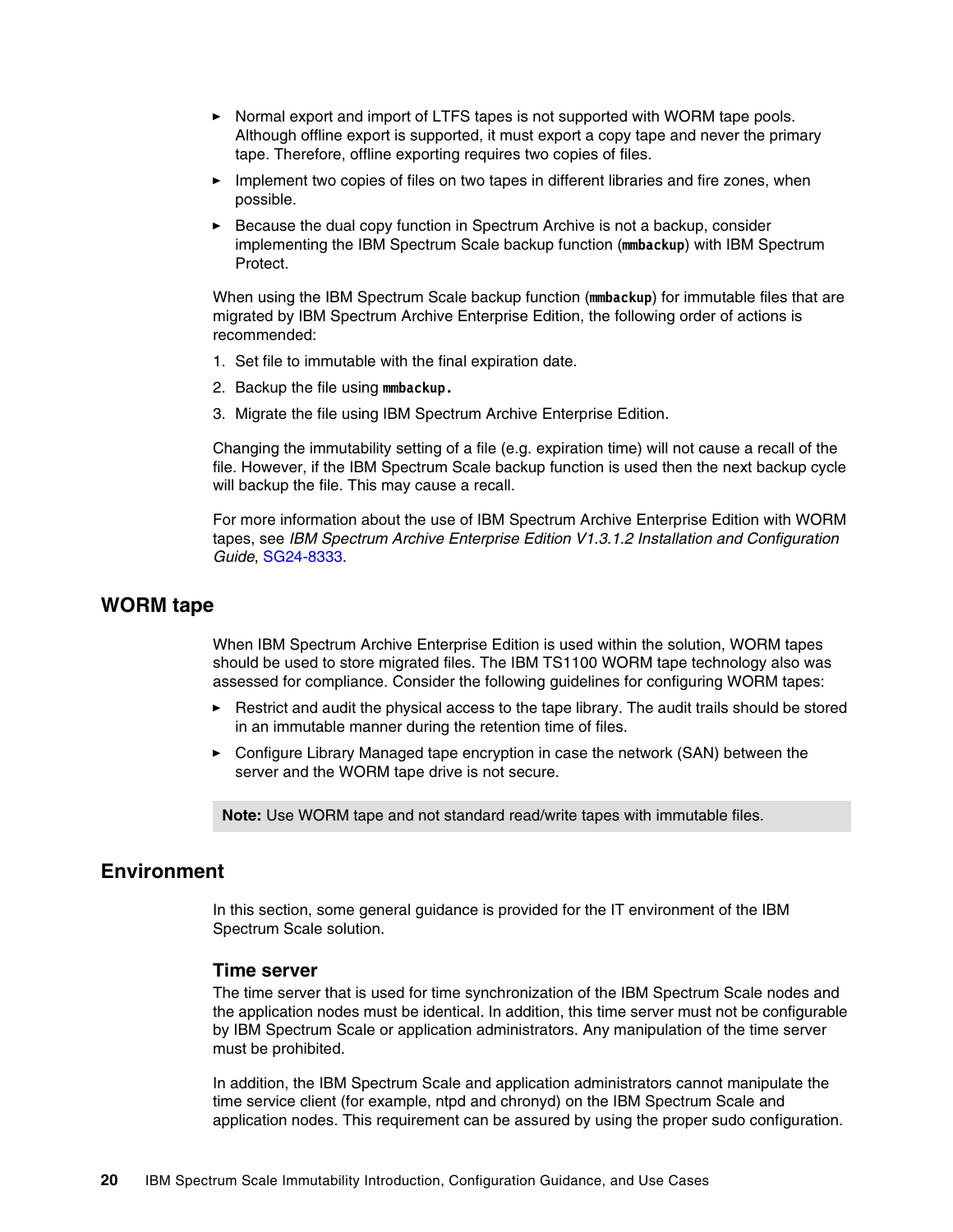#### **Networks**

The networks between application server and IBM Spectrum Scale nodes and the cluster network between the cluster nodes and the network to disk and tape (SAN) must be secure. If these networks are not secure, consider the use of other network security techniques, such as TLS, VPN, or end-to-end encryption.

## **Use cases**

Managing immutable files often is done for archiving purposes when the regulatory requirements demand storing files in an immutable manner. An archive system is composed of an archive managing system and the archive storage.

The archive management system is an archiving application that drives the archiving process by collecting files to be archived from different sources (email servers, ERP systems, databases, file servers, and so on), indexing the content, and storing files in the archive storage. The archive storage is responsible for storing the files in an immutable manner. The archive storage is represented by IBM Spectrum Scale immutable filesets in the context of these use cases.

In this section, two use cases for IBM Spectrum Scale immutable files are presented. In the first use case, the archiving application supports the immutability function that is provided by IBM Spectrum Scale and manages immutability of files.

In the second use case, the archiving application does not support the immutability function to manage immutable files. Instead, it stores the files in an immutable fileset and IBM Spectrum Scale is configured to automatically set files to immutable in the background. This configuration is based on IBM Spectrum Scale policies with a custom script that periodically identifies files and sets the retention time and immutability attribute for these files. For more information, see ["Automatically setting files to immutable" on page 23](#page-26-0). To understand the functions of this use case, knowledge about the IBM Spectrum Scale policy engine is required.

Finally, more functions are provided by IBM Spectrum Scale and relevant for archiving are discussed. These functions address requirements for high availability, disaster protection, and tiered storage. For more information, see ["Other IBM Spectrum Scale archiving functions" on](#page-29-0)  [page 26.](#page-29-0)

#### **Application supporting immutable filesets**

Applications that support the standard SnapLock method by way of the file system interface might support the immutability function in IBM Spectrum Scale because this process is similar to the SnapLock method. However, it is important to test and certify any application with IBM Spectrum Scale immutability before continuing.

As shown in [Figure 2](#page-25-0), the archiving application accesses the immutable fileset that is configured in an IBM Spectrum Scale file system to store files and manage file-level immutability.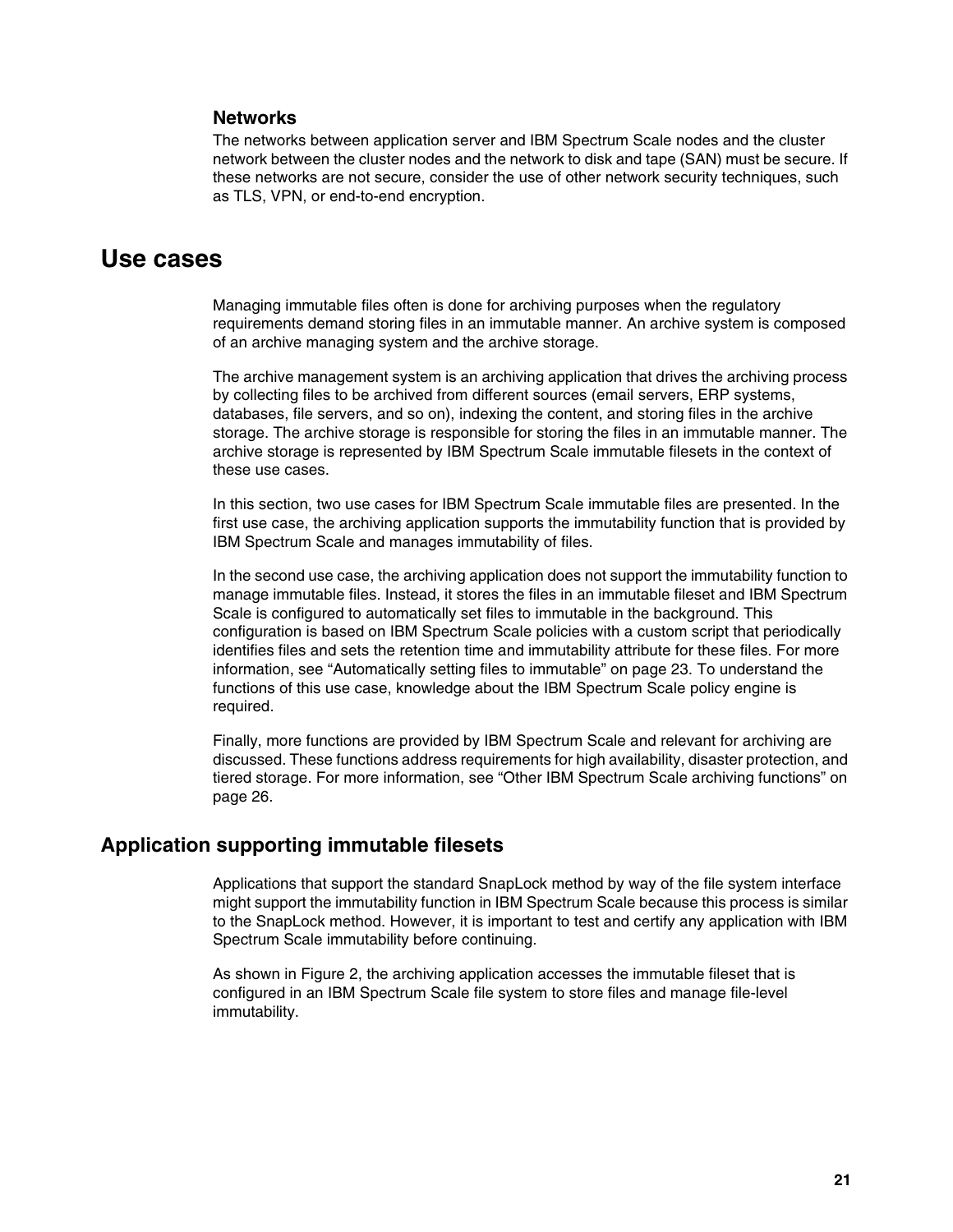

<span id="page-25-0"></span>*Figure 2 Architecture with application that uses IBM Spectrum Scale immutable filesets*

The application can run on a server that is an IBM Spectrum Scale cluster member or access the immutable fileset through an NFS export. In the first case, the application can directly access the immutable fileset and use POSIX or IBM Spectrum Scale commands to manage immutable files. In the second case, the application can use POSIX commands to manage immutable files.

After the application stores files in the immutable fileset, it makes the file immutable by setting the retention time and immutability by using POSIX or IBM Spectrum Scale commands (for more information, see ["Managing immutable files" on page 5](#page-8-0)). IBM Spectrum Scale assures that immutable files cannot be changed or deleted.

During the lifecycle of the file, the application can extend the retention time. The application typically tracks the retention time of files in its own index database and, if a file expires, the application deletes the file. Alternatively, the application reads the last access data of the file, which encodes the retention time in IBM Spectrum Scale to decide whether the file can be deleted.

In a similar way, applications can manage append-only files (for more information, see["Managing append-only files" on page 8](#page-11-0)). The only difference is that the application cannot manage append-only files by way of NFS. Therefore, the application must run on an IBM Spectrum Scale client, as shown in [Figure 2 on page 22.](#page-25-0)

The archive application can also use indefinite retention feature. For example, when the application must prevent a file from being expired, it can set the indefinite retention for the file, as with a deletion hold (for more information, see ["Indefinite retention" on page 11](#page-14-1)). This process assures that the file remains immutable, even if the retention time expires. Setting indefinite retention requires the application to run on an IBM Spectrum Scale client because it can be set and reset by using IBM Spectrum Scale commands only.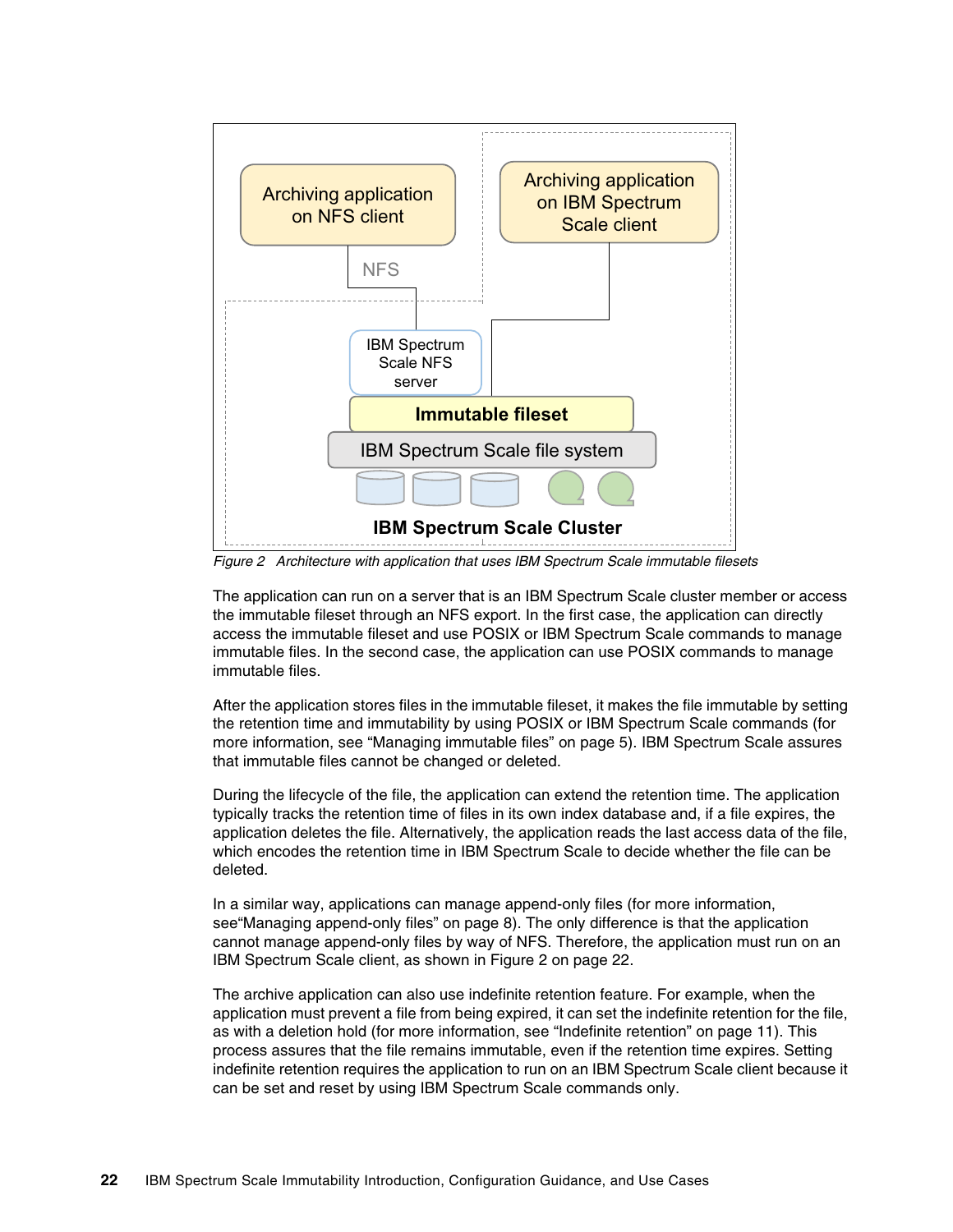Although this example shows that the application is connected to the IBM Spectrum Scale cluster as cluster member or by way of NFS, it can also be connected by way of SMB. However, setting retention times and immutability by way of SMB requires different sets of commands or the use of UNIX toolkits because SMB is not POSIX compatible.

#### <span id="page-26-0"></span>**Automatically setting files to immutable**

In this section, a solution is described that sets files to immutable with a predefined retention time by using the IBM Spectrum Scale policy engine. To understand the functions behind this use case, some basic knowledge about IBM Spectrum Scale policies is required.

Applications that do not support managing immutable files in an IBM Spectrum Scale immutable fileset can still benefit from the immutability function. Similar to the architecture that is shown in [Figure 2 on page 22,](#page-25-0) the archiving application connects to the immutable fileset by way of NFS or SMB, or as IBM Spectrum Scale client directly.

The archive application stores files in the immutable fileset of the IBM Spectrum Scale file system. The IBM Spectrum Scale cluster is configured to automatically set files to immutable by using the IBM Spectrum Scale policy engine. The policy engine can be configured to run periodically (for example, every 30 minutes), possibly by using the cron-daemon.

The policy engine in IBM Spectrum Scale allows files to be identified based on file attributes and processes these files by using custom scripts. The identification criteria for files and the script that is processing these files are defined in a set of rules (also called policy). For this use case, all non-immutable files in a specific immutable fileset must be identified and processed. The processing that is run by a custom script sets the predefined retention time and makes the files immutable.

The following rules are required:

- The first rule defines the name of the custom script to be run for all identified files. In the following example, the script is named make immutable.sh<sup>5</sup>:

```
RULE EXTERNAL LIST 'makeworm' EXEC 'makeimmutable.sh'
```
- The second rule describes the identification criteria of files that must be processed by the custom script makeimmutable.sh. The identification criteria is to select all files in the immutable fileset "archive" where the extended attribute "immutable" is not set:

```
RULE 'notworm' LIST 'makeworm' FOR FILESET ('archive') WHERE NOT 
(MISC_ATTRIBUTES LIKE '%X%')
```
For testing purposes, these rules can be written to a file (policyfile.txt). Replace the token EXEC makeimmutable.sh by EXEC '' and run these rules by using the policy engine in test mode:

```
# mmapplypolicy <filesystem-name> -P <policyfile.txt> -I defer -L 5
```
When running this command, the output shows a list of files that were identified based on the identification criteria in the policy rules.

Now, the custom script must be implemented. This script (makeimmutable.sh) is started by the policy engine with the following arguments:

- ► \$1 is the policy operation that can be TEST or LIST.
- ► \$2 for the operation TEST is the file system name for the operation LIST. This name is the name of the policy file, including all selected files.

<sup>5</sup> The script name must be specified with the full qualified path name in the EXTERNAL LIST rule.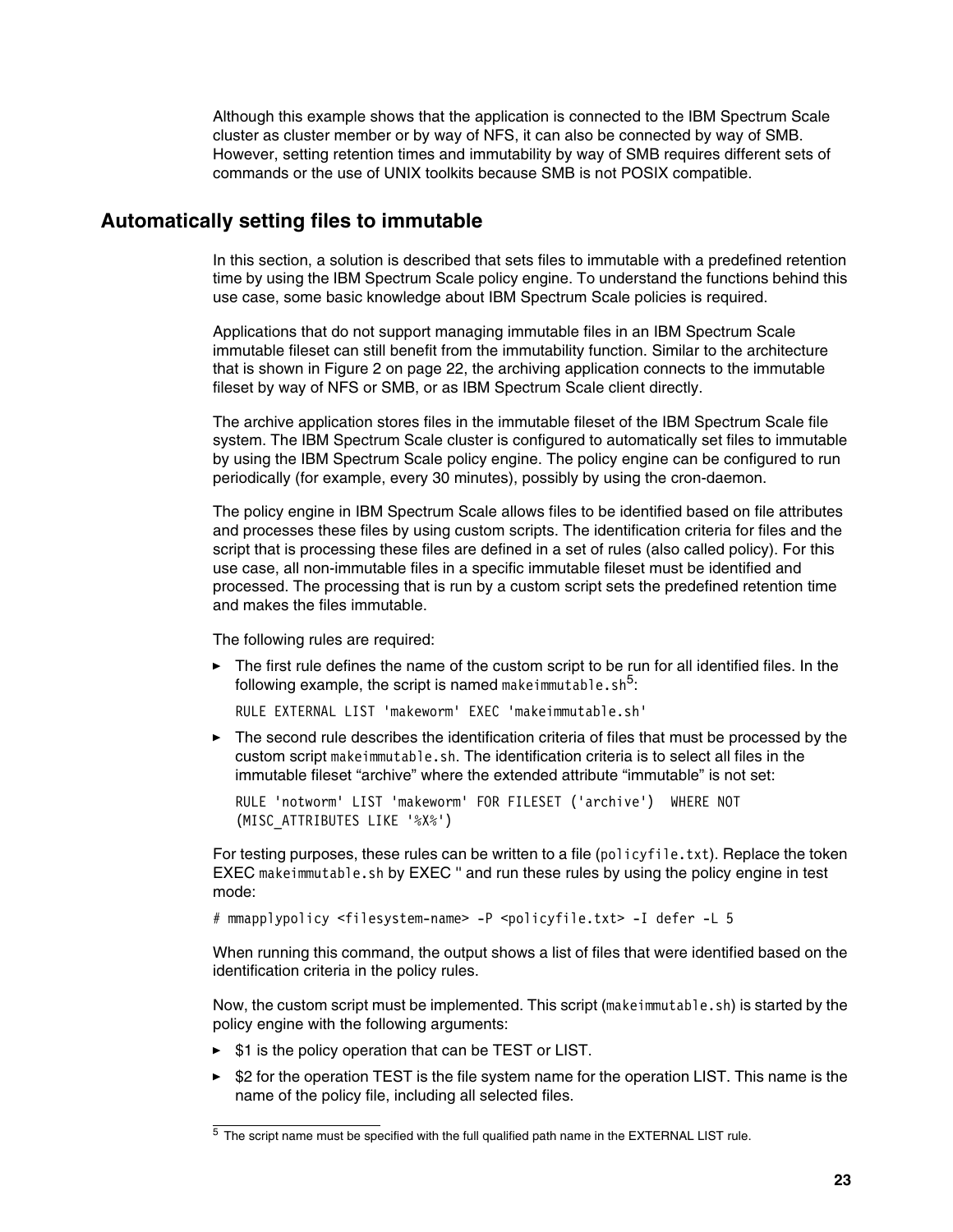The custom script must parse these arguments and act appropriately. For the TEST operation, it should check whether the file system that is specified with the second argument exists. For the LIST operation, a file list is passed that can be processed (see [Example 4\)](#page-27-0).

<span id="page-27-0"></span>*Example 4 Pseudo code that shows the processing a passed file list in an external scrip*

```
# pseudo code to for an external script setting files to immutable 
# default retention time is 1 year 
Def ret=365
case $1 in 
TEST ) 
   # $2 is the file system path, check if this exists. 
   if [ $2 exists ] then 
    rc=0 else 
    rc=1 fi 
   ;; 
LIST ) 
   # $2 is the name of the policy file 
   # process the file list 
   for each line in $2 
   do 
    extract the filename()
     if [ filename exists ] then 
      set retentiontime: mmchattr -E $(current + $def ret) filename
       set immutable: mmchattr -i yes filename 
     fi 
   done 
  rc=0 ;; 
exit $rc
```
The file list that is passed to the custom script by the policy engine consists of multiple lines. Each line features five fields and contains one file name, as shown in the following example:

```
48900 1741777473 0 -- /mnt/filesystem/file1
```
The first three fields are GPFS internal numbers (inodenumber, inodegeneration, and snapid). The fourth field is meaningless for our example purpose. The file name is the fifth field in the file list. The function to extract the file name must parse this file list line-by-line and extract the file name. Be aware that the file name can include blanks.

#### **Assigning different retention times based on file types**

The retention time that is set for each non-immutable file can also be different for files with different characteristics; for example, different file types. This configuration requires some minor changes to the policy and custom script.

Assume that the retention time for files that end with .tiff should be set to 5 years and the retention time for files that end with .pdf should be set to 7 years. to pass the retention time that is based on file type to the custom script, the EXTERNAL LIST rule can be configured with an optional parameter that is denoted by the name: OPTS 'years'. The option years is an integer number that specifies the number of years to retain the specific file types. Four rules are required for assigning different retention times based on file types (two for teach file type).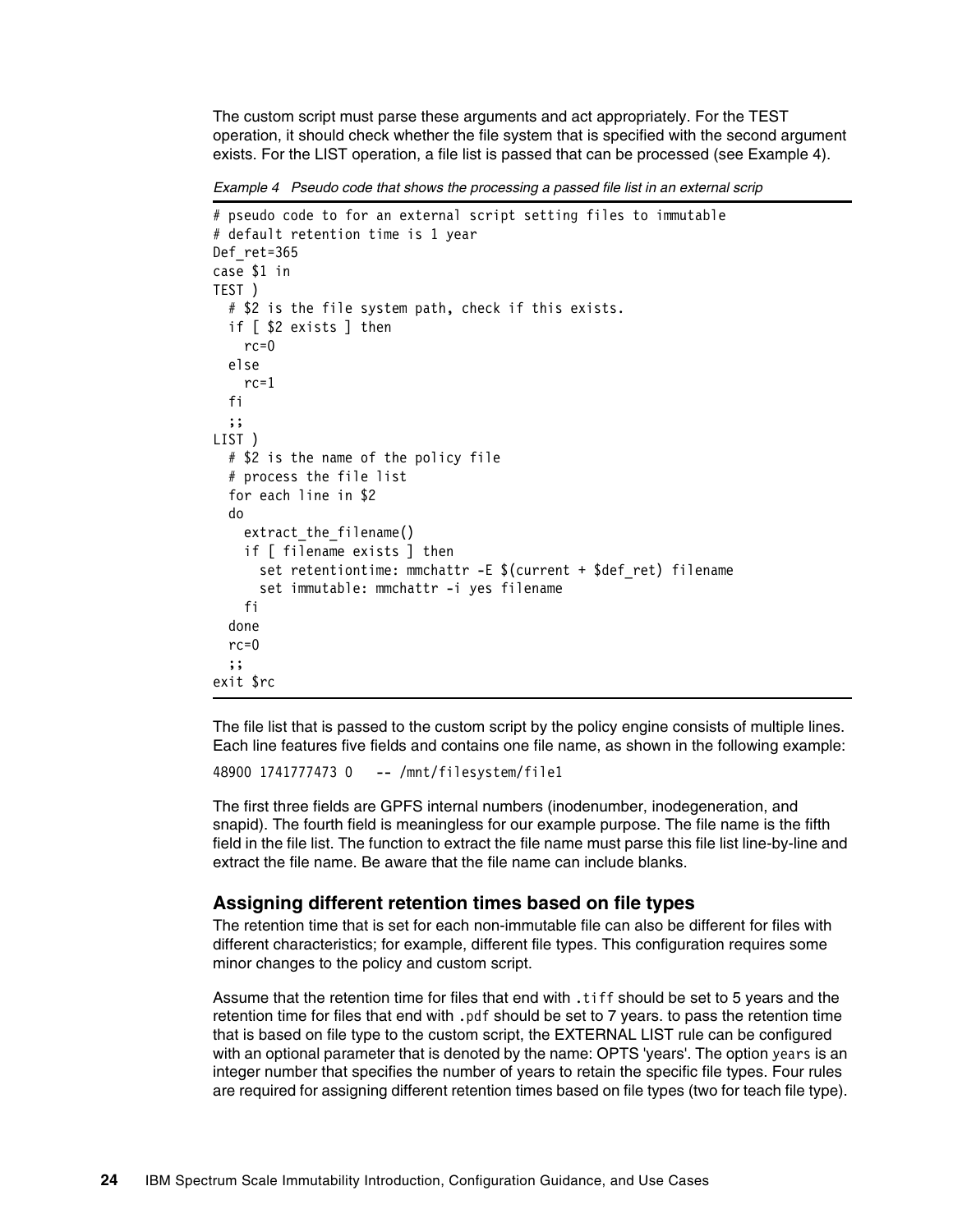Including macros to make it easier to read rules is shown in [Example 5](#page-28-0).

<span id="page-28-0"></span>*Example 5 Including macros*

```
/* define some macros */ 
define( exclude list, (PATH_NAME LIKE '%/.SpaceMan/%' OR PATH_NAME LIKE
'%/.snapshots/%' OR NAME LIKE '%mmbackup%' )) 
define( immutable, MISC_ATTRIBUTES LIKE '%X%') 
/* rule to set .tiff files to 5 years retention
RULE EXTERNAL LIST 'settiff' EXEC 'makeimmutable.sh' OPTS '5' 
RULE 'mp3' LIST 'settiff' FOR FILESET ('archive') WHERE NOT (exclude_list) and NOT 
(immutable) and (NAME LIKE '%.tiff') 
/* rule to set .pdf files to 7 years retention 
RULE EXTERNAL LIST 'setpdf' EXEC 'makeimmutable.sh' OPTS '7' 
RULE 'pdf' LIST 'setpdf' FOR FILESET ('archive') WHERE NOT (exclude_list) and NOT 
(immutable) and (NAME LIKE '%.pdf')
```
The custom script obtains a third argument from the policy engine that is the value that is encoded in the OPTS clause. In our case, this value is an integer number that specifies the number of years to retain a file of a certain type. Code that implements the variable retention time by file type is shown in [Example 6 on page 25](#page-28-1).

<span id="page-28-1"></span>*Example 6 Code that implements the variable retention time by file type*

```
# pseudo code to for an external script setting files to immutable 
# default retention time is 1 year 
Def ret=365
case $1 in 
TEST ) 
   # $2 is the file system path, check if this exists. 
   if [ $2 exists ] then 
     rc=0 
   else 
     rc=1 
   fi 
   ;; 
LIST ) 
   # $2 is the name of the policy file 
   # $3 is the retention time, if not set give it a default time 
   if [ $3 is not set ] then 
     retime=$Def_ret 
   else 
     retime=$3 
   fi 
   # process the file list 
   for each line in $2 
   do 
    extract the filename()
     if [ filename exists ] then 
       set retentiontime: mmchattr -E $(current + $retime) filename 
       set immutable: mmchattr -i yes filename 
     fi 
   done 
   rc=0
```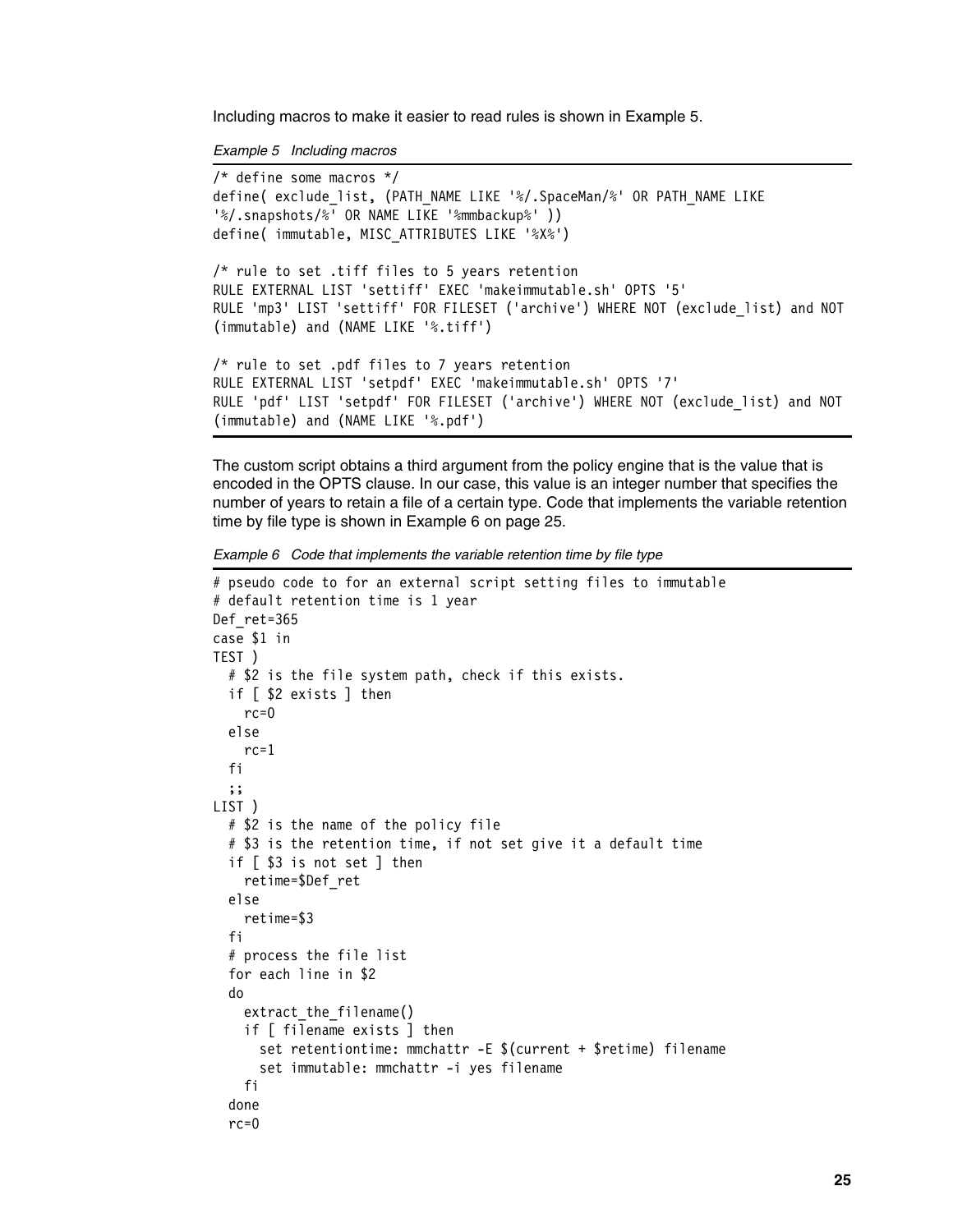[Example 6](#page-28-1) gives an indication about how retention times can be flexibly assigned to files based on their attributes. The assignment of retention times can be based on file attributes, such as file type (extension), path name, size, user ID owning the file, and extended user attributes.

#### <span id="page-29-0"></span>**Other IBM Spectrum Scale archiving functions**

Archiving is characterized by medium to large volumes of data that must be kept for long periods. During this time, access to the files should always be possible, even if an unwanted situation (such as a disaster) occurs.

Laws and regulations might demand that deleting and changing data during the retention time must be prevented. Because of the long lifetimes of archived files, it is important to manage cost for operations, power, and cooling. The IBM Spectrum Scale cluster can be configured to provide high availability, disaster protection, tiered storage, compression, encryption, and regulatory compliance of archived data.

High availability can be achieved by using IBM Spectrum Scale synchronous replication in combination with intelligent quorum techniques. IBM Spectrum Scale Quorum techniques assure that the cluster remains online, even if a subset of cluster nodes fails.

Synchronous replication copies files to two or three storage systems that are attached to the IBM Spectrum Scale cluster. In combination with multiple file system descriptor disks, the synchronous replication feature in IBM Spectrum Scale allows access to all data, even if one storage system fails.

Disaster protection can be achieved by using the integrated IBM Spectrum Scale backup function with IBM Spectrum Protect (formerly known as IBM Tivoli® Storage Manager). This function uses the **mmbackup** command to quickly create copies for immutable files in the IBM Spectrum Protect server. The backup copies can be stored in a disk pool, a deduplicated disk pool, in the cloud, or directly on WORM tape.

When backing up immutable files, it is important to set the files to immutable (or append-only) with the required retention time before the backup is run. Otherwise, if the files are set to immutable after the backup, these files become backup candidates in the next backup cycle. This status results because changing the file immutability attributes adjusts the CTIME of the file, which is used by mmbackup to identify candidates.

The tiered storage function in IBM Spectrum Scale places files on the most suitable storage technology during the entire lifecycle. This function is important for archiving, especially for large volume of data that must be retained for long periods because it provides optimal total cost of ownership over the lifetime of data. For example, archived files can be stored on a first tier of storage for a first period where access to the files is likely. When access to files diminishes or disappears, files can be transparently migrated to the next tier of storage. The use of tape as a next storage tier helps to reduce cost for maintenance, power consumption, and cooling.

IBM Spectrum Scale offers the hierarchical storage management function with IBM Spectrum Protect for Space Management (Tivoli Storage Manager HSM) or IBM Spectrum Archive Enterprise Edition to identify and migrate files to WORM tape. It is important to set the files to immutable (or append-only) with the required retention time before migrating these files to tape. For files that are backed up (by mmbackup) and migrated to tape (by IBM Spectrum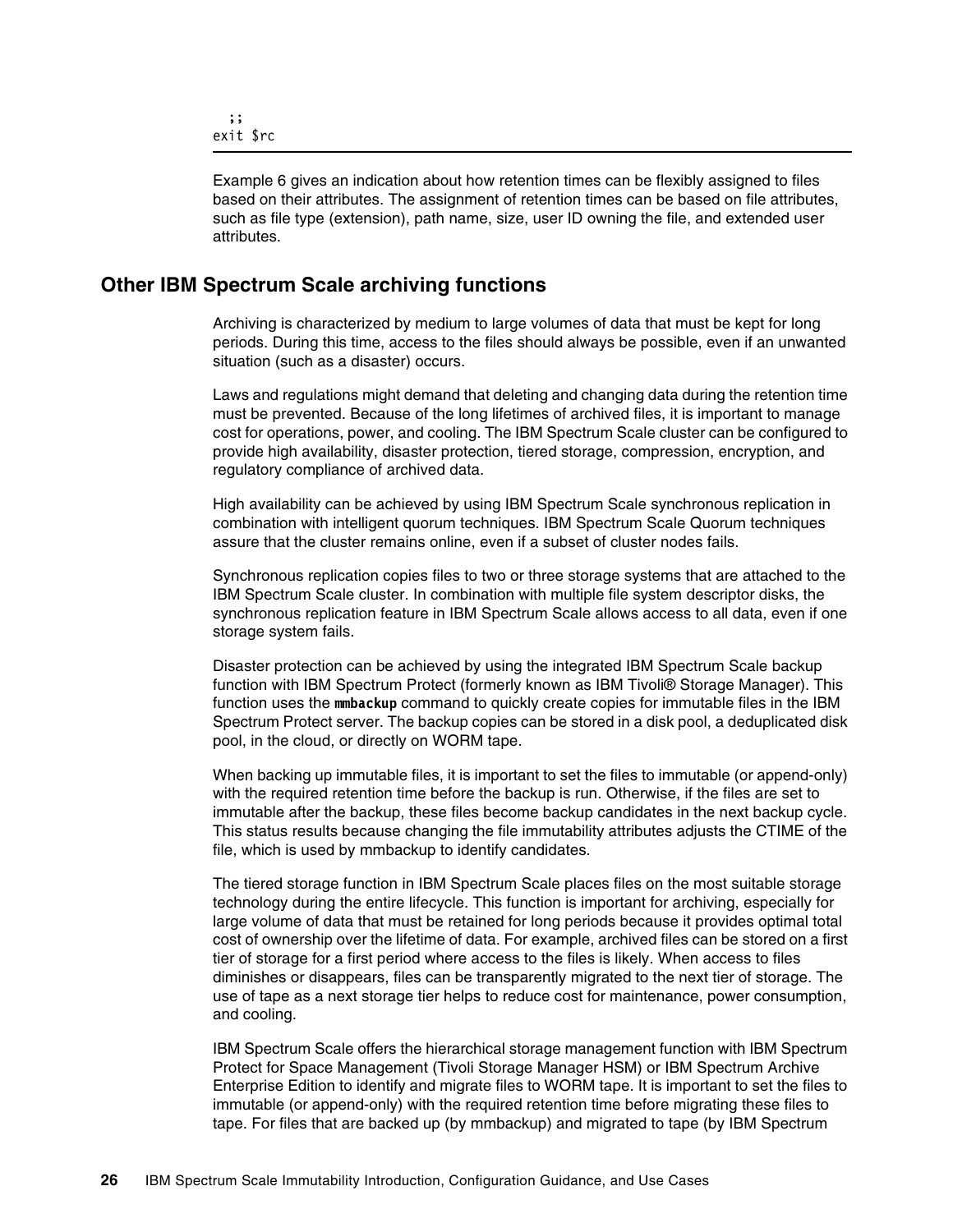Protect for Space Management or IBM Spectrum Archive Enterprise Edition), it is important to set the files to immutable before backup and migrate the files after the backup is complete.

File identification is based on file attributes, such as file types, access time, and file size. Files that are identified are migrated to the next storage tier where they can be stored on WORM tape. Access to file in the IBM Spectrum Scale immutable fileset remains transparent, which means the application or user still sees the migrated file and, upon access, the file is fetched from tape by the WORM tape.

File encryption allows only authorized users to read the content of files and is one of the important data security function in IBM Spectrum Scale. Data encryption supports stringent requirements for data security that are demanded; for example, by the Payment Card Industry.

File compression provides storage capacity optimization and is another value that adds functions that are provided by IBM Spectrum Scale. File compression can be controlled on an individual file basis. In the context of archiving, compression is useful for data that does not change and must be kept for long periods to archive cost savings.

File and command audit logging creates comprehensive audit trails. File audit logging was introduced with IBM Spectrum Scale Version 5.0 audits file operations and stores the resulting audit logs in an immutable fileset.

Command audit logging sends all commands that are causing changes to the IBM Spectrum Scale cluster configuration to the syslog and from there, to a remote log server. These audit trails can be used to determine changes to files and the IBM Spectrum Scale cluster configuration.

The managing of immutable files in an immutable fileset, which is provided by an IBM Spectrum Scale cluster, was assessed for compliance by different independent auditors for different IBM Spectrum Scale versions in accordance to US regulations (SEC17a-4f) and German and Swiss tax and trade laws.

### **Examples**

In this section, examples are provided for the use of list policies to identify immutable files. Also included are example for a sudo group configuration that can be used with IBM Spectrum Scale sudo wrappers.

#### <span id="page-30-0"></span>**List policy example**

How to identify immutable files is shown in [Example 7](#page-30-1). It might need further adjustments for particular environments.

<span id="page-30-1"></span>*Example 7 List policy example*

```
/* define macros */ 
define( exclude list, (PATH_NAME LIKE '%/.SpaceMan/%' OR PATH_NAME LIKE
'%/.snapshots/%' OR NAME LIKE '%mmbackup%' OR PATH_NAME like 
'%working-directory/%' )) 
define( immutable, MISC_ATTRIBUTES LIKE '%X%') 
/* external list rule */ 
RULE EXTERNAL LIST 'immut' EXEC ''
```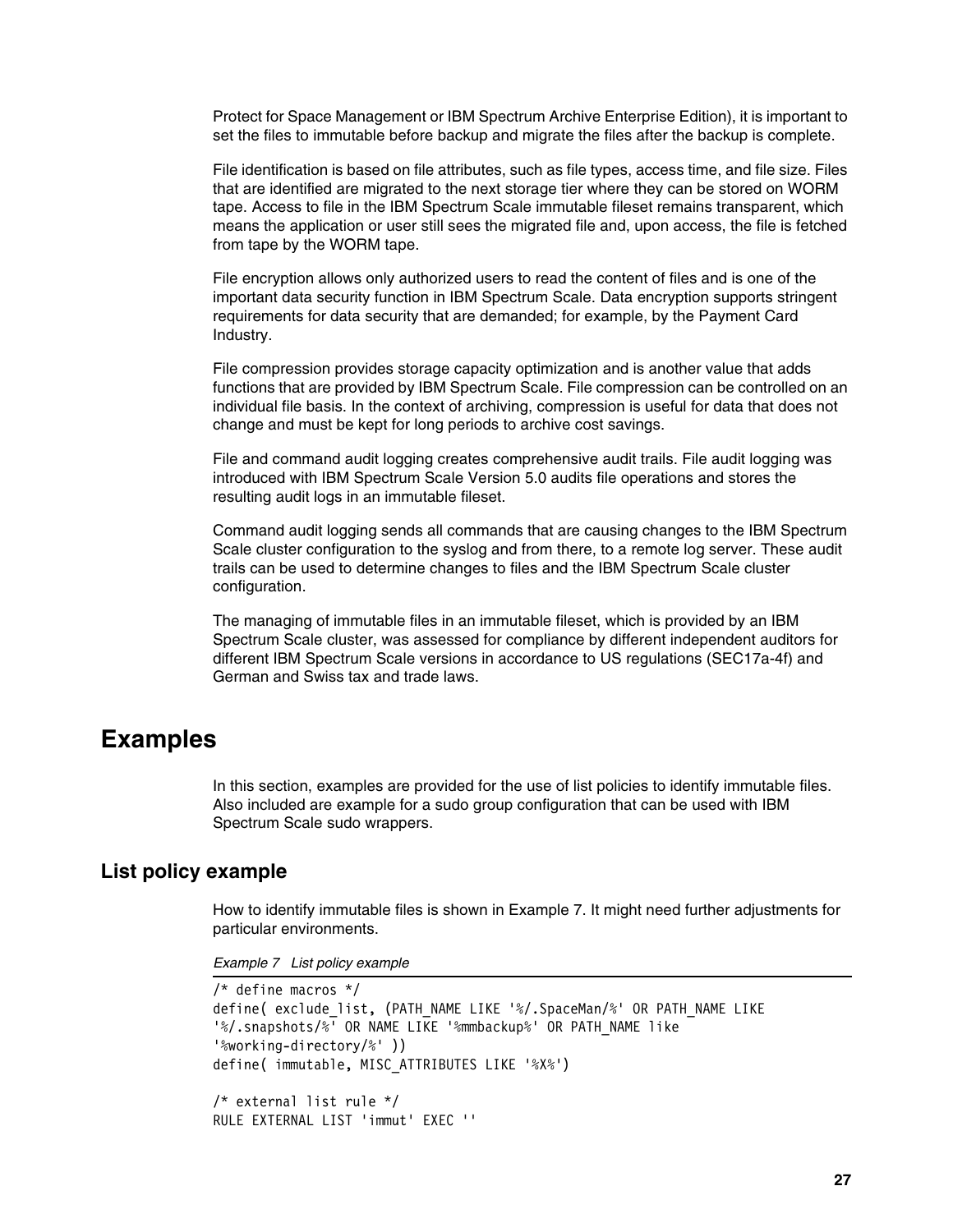```
RULE 'listimmut' LIST 'immut' FOR FILESET ('worm') WHERE NOT (exclude_list) and 
NOT (immutable) 
/* to run this policy: mmapplypolicy fsname -P policy -f ./gpfs -I defer */
```

```
The tag '%working-directory/ stands for the directory in the file system that might be used 
as the working directory for the policy engine (parameters -s and -g of the mmapplypolicy
command).
```
#### **Sudo group example**

The sudo configuration for the gpfsadmin and secadmin groups is shown in [Example 8 on](#page-31-0)  [page 28.](#page-31-0) Users in the gpfsadmin group can run most of the GPFS and LTFS commands. They cannot run certain commands. These commands can be temporarily enabled by secadmin users. Users in the secadmin group can change the sudo configuration.

**Note:** This example of the group definitions was not fully tested and might require more adjustments in the context of a particular implementation.

<span id="page-31-0"></span>*Example 8 Sudo configuration for the gpfsadmin and secadmin groups*

/\* result is written to ./gpfs.list.immut \*/

```
#### Allow members of gpfsadmin to run all mm-commands 
%gpfsadmin ALL=(ALL) PASSWD: LOG_INPUT: LOG_OUTPUT: /usr/lpp/mmfs/bin/mm* 
NOPASSWD: LOG_INPUT: LOG_OUTPUT:
/usr/lpp/mmfs/bin/mmremote, /usr/bin/scp, /bin/echo, 
/usr/lpp/mmfs/bin/mmsdrrestore
```
#### disallow certain mm-commands for members of the GPFS admin group %gpfsadmin ALL=(ALL) LOG\_INPUT: LOG\_OUTPUT: !/usr/lpp/mmfs/bin/mmfsadm, !/usr/lpp/mmfs/bin/mmaddcallback, !/usr/lpp/mmfs/bin/mmchcluster, !/usr/lpp/mmfs/bin/mmauth

```
#### allow members of gpfsadmin the following commands temporarily
%gpfsadmin ALL=(ALL) PASSWD: LOG_INPUT: LOG_OUTPUT: /usr/lpp/mmfs/bin/mmchconfig,
```
#### Allow members of the security admin group to change the sudo configuration %secadmin ALL=(ALL) PASSWD: LOG\_INPUT: LOG\_OUTPUT: /usr/sbin/visudo

 $\# \# \#$  Add logging Defaults iolog dir=/var/log/sudo-io/%{user}

**Note:** The use of GPFS sudo wrappers does not ensure that users in the gpfsadmin group cannot elevate their privileges. In particular, the password-less use of /usr/bin/scp and /usr/bin/echo in the definition for the gpfsadmin group makes the solution vulnerable. More operational measures are required.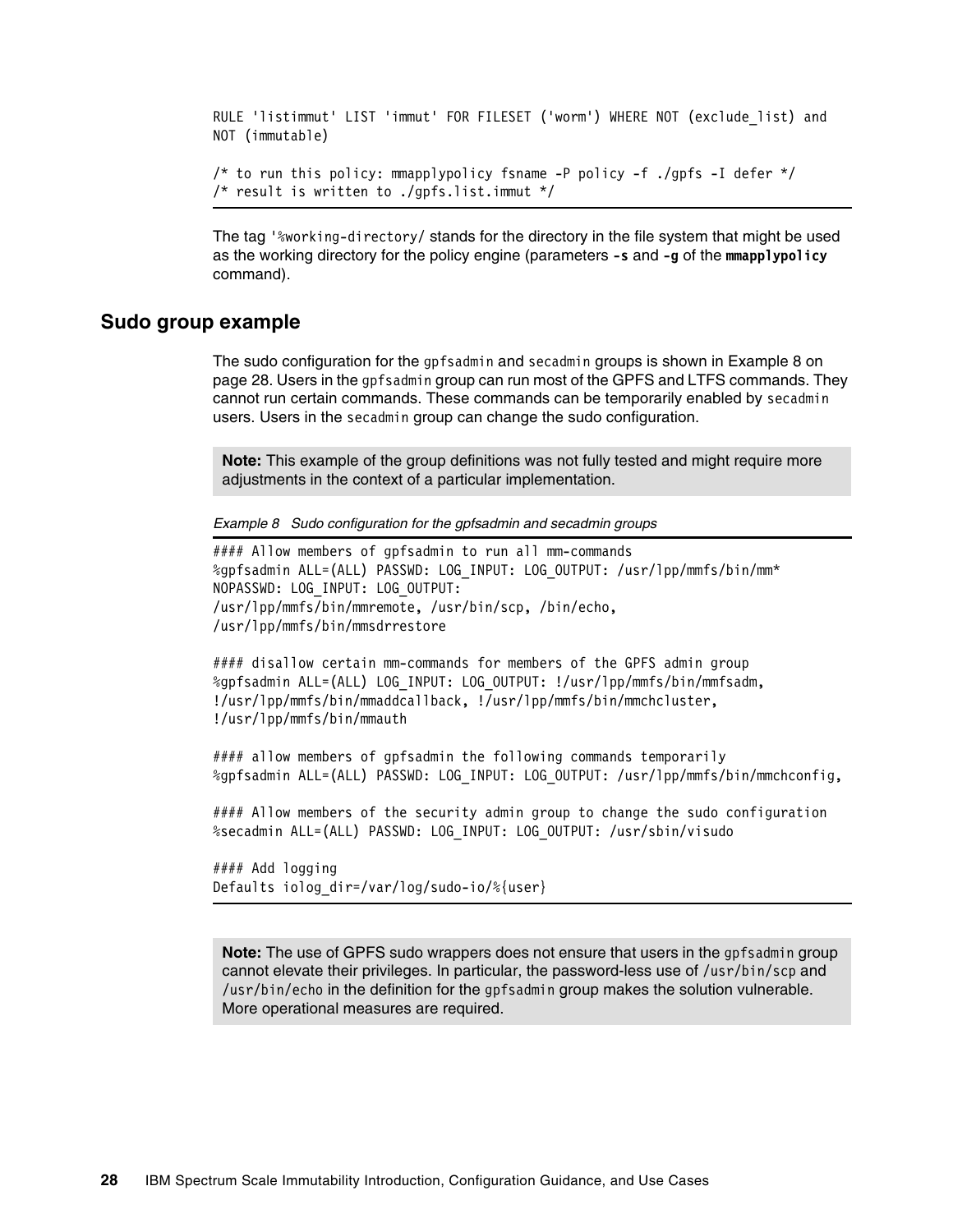## **References**

The following references were used to create this IBM Redpaper publication:

- ► IBM Spectrum Scale Knowledge Center: Immutability and append-only: <https://ibm.biz/BdfSgT>
- ► End-to-End checksums with IBM Spectrum Scale Native RAID: <https://ibm.biz/BdYRgS>
- Configuring sudo wrappers in an IBM Spectrum Scale cluster: <https://ibm.biz/BdfSgw>
- IBM Spectrum Scale Information Lifecycle Management Policies Quick Start Guide <https://www.ibm.com/support/pages/node/6260749>
- IBM Spectrum Scale Information Lifecycle Management Policies: <https://ibm.biz/BdfSgk>
- ► IBM Spectrum Scale backup function using the mmbackup command: <https://ibm.biz/BdfSgt>
- ► Cohasset Associates assessment report for IBM Spectrum Scale V 5.1: [https://www.ibm.com/docs/en/STXKQY/pdf/scale\\_assessment\\_report.pdf](https://www.ibm.com/docs/en/STXKQY/pdf/scale_assessment_report.pdf)
- ► KPMG software certificate for IBM Spectrum Scale V 5.0 immutable filesets: <https://ibm.biz/Bdqf47>
- ► KPMG assessment report for IBM Spectrum Scale V 5.0 immutable filesets: <https://ibm.biz/Bdqf4W>
- ► IBM Spectrum Scale audit logging for file system activity: <https://ibm.biz/BdfSgU>
- IBM Spectrum Scale encryption: <https://ibm.biz/BdfSg5>
- IBM Spectrum Scale compression: <https://ibm.biz/BdfSgN>
- *IBM Spectrum Scale Security*, REDP-5426: <https://www.redbooks.ibm.com/redbooks.nsf/RedpieceAbstracts/redp5426.html>
- Assessment report for IBM TS1100 WORM tapes: <https://ibm.biz/BdYRge>
- IBM Spectrum Scale Authentication and Authorization: <https://ibm.biz/BdfSg7>
- IBM Spectrum Scale command audit logging: <https://ibm.biz/BdfSgW>
- ► Logical Block Protection with IBM Spectrum Archive: <https://ibm.biz/BdYRgg>
- IBM Spectrum Scale Firewall considerations: <https://ibm.biz/BdfShc>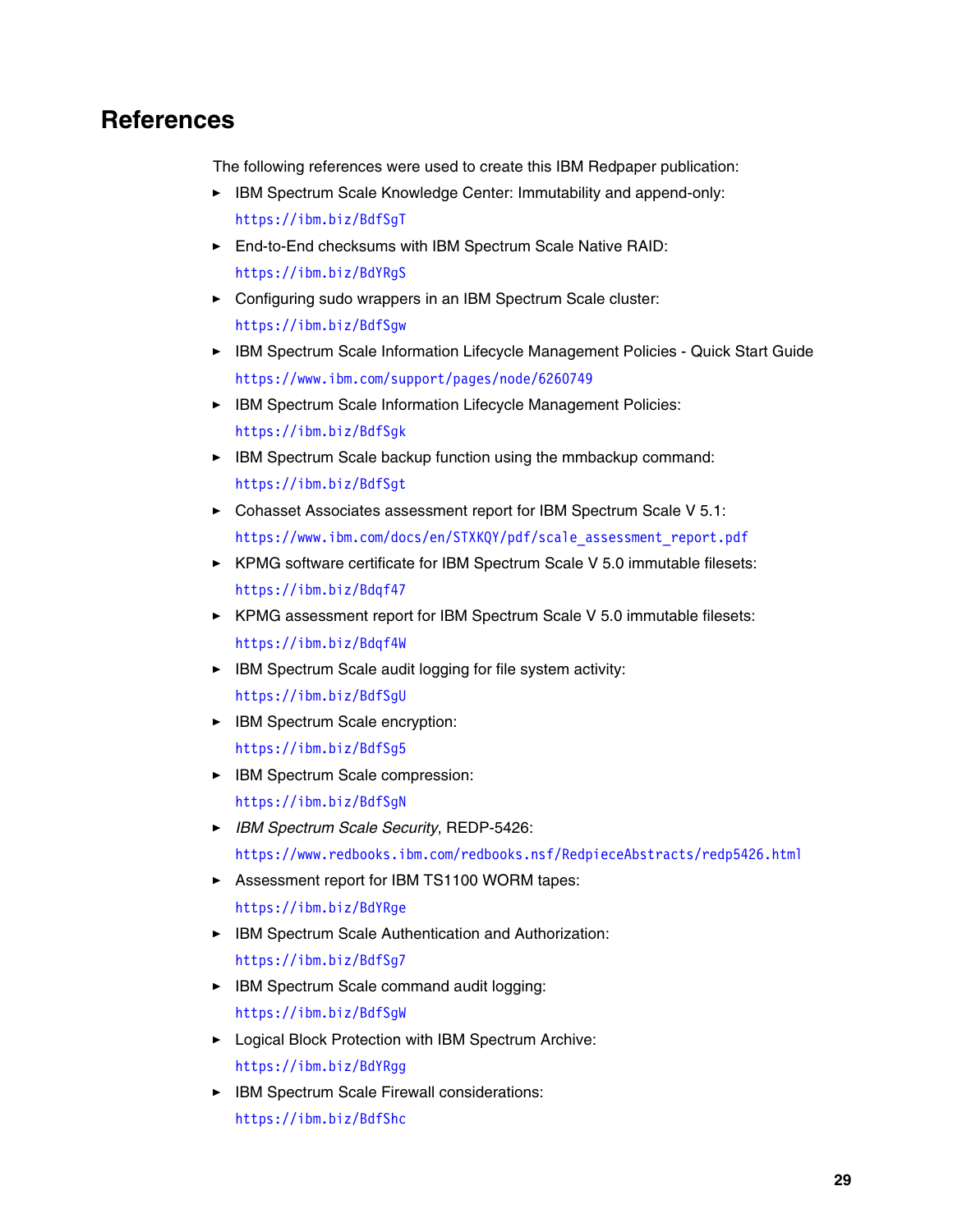► *IBM Spectrum Archive Enterprise Edition V1.3.1.2 Installation and Configuration Guide*, SG24-8333:

<http://www.redbooks.ibm.com/redpieces/abstracts/sg248333.html?Open>

- IBM Spectrum Scale Monitoring overview: <https://ibm.biz/BdfShB>
- IBM Spectrum Scale management REST API overview:

<https://ibm.biz/BdfShd>

## <span id="page-33-0"></span>**Disclaimer**

This document reflects the understanding of the author in regard to questions asked about archiving solutions with IBM hardware and software. This document is presented "as-is" and IBM does not assume responsibility for the statements expressed herein. It reflects the opinions of the author. These opinions are based on several years of joint work with the IBM Systems group. Direct any questions about the contents of this document to the author: nils\_haustein@de.ibm.com.

The Techdocs information, tools, and documentation ("Materials") are provided to IBM Business Partners to assist them with customer installations. Such Materials are provided by IBM on an "as-is" basis. IBM makes no representations or warranties regarding these Materials and does not provide any guarantee or assurance that the use of such Materials will result in a successful customer installation. These Materials can only be used by authorized IBM Business Partners for installation of IBM products and otherwise in compliance with the IBM Business Partner Agreement.

This document provides guidance for certain configuration and operational aspects. IBM does not guarantee that this guidance complies with laws or regulation. To obtain a compliance assessment, an independent auditor must be engaged by the client. IBM cannot be made liable for any findings or violations of laws and regulations.

The software nature of the solution may allow malicious hackers to exploit the system and elevate privileges of users. The use of GPFS sudo wrappers does not completely assure that there is no way to escape the sudo environment and elevate privileges of users.

In addition, it might be possible to use certain undocumented GPFS commands to exploit the system and elevate privileges of users. IBM cannot be made liable for any damage resulting of the use of exploits.

The guidance given herein does not imply warranty that the commands given or their intention satisfies the purpose. IBM cannot be made liable upon damage caused by any of the commands or guidance.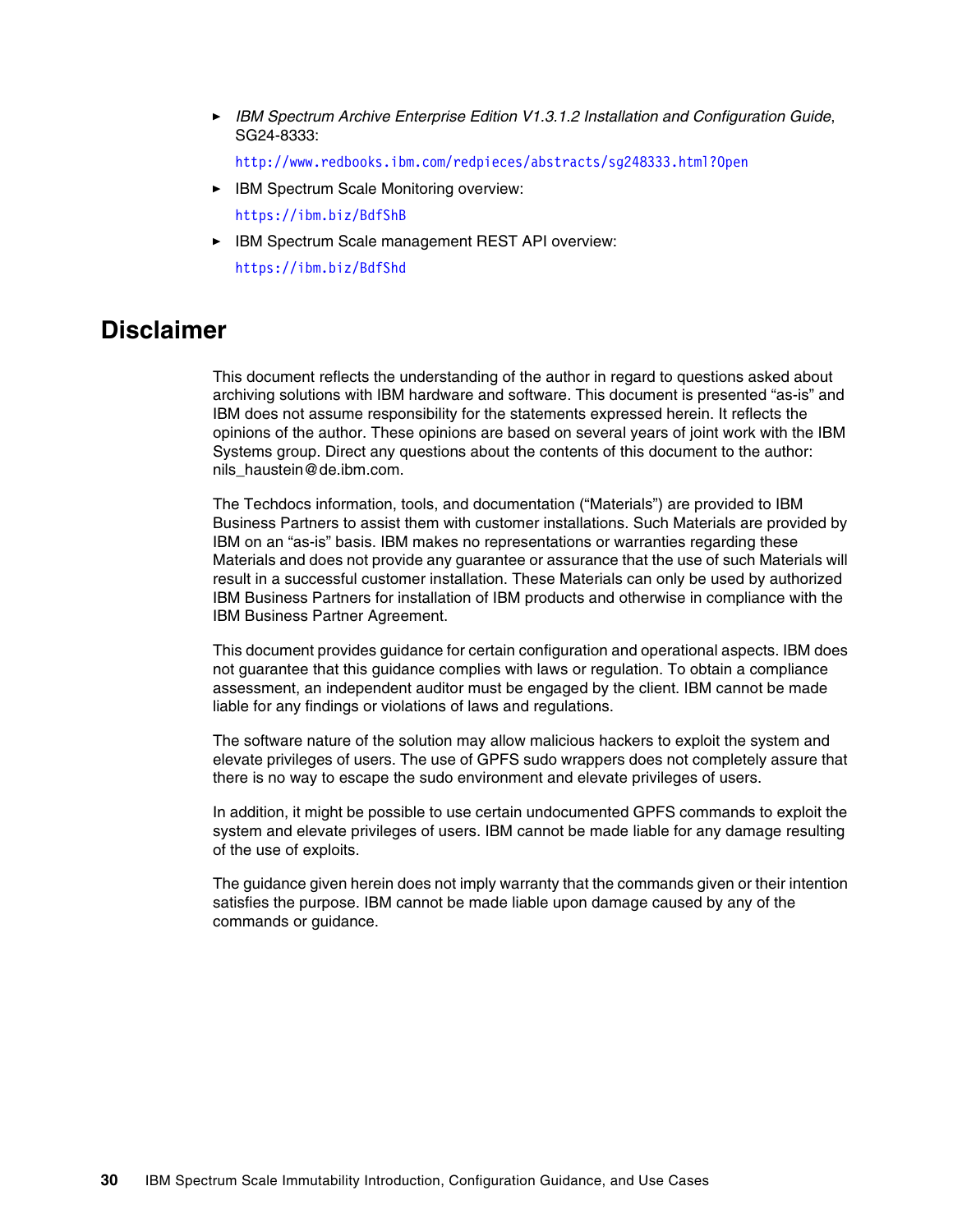## **Author**

This paper was produced by a team of specialists from around the world working at the International Technical Support Organization, Tucson Center.

**Nils Haustein** is a Senior Technical Staff Member at IBM Systems group and is responsible for designing and implementing backup, archiving, file, and object storage solutions in EMEA. He co-authored the book *Storage Networks Explained*. As a leading IBM Master Inventor, he has created more than 200 patents for IBM and is a respected mentor for the technical community worldwide.

Thanks to the following people for their contributions to this project:

Prashant Sodhiya (IBM Spectrum Scale development) for his help with the certification.

Kuei-Yu Wang-Knop and Haizhu Liu (IBM Spectrum Scale development) for the thorough review of this paper and great collaboration to make this function available.

Ulf Troppens (IBM Spectrum Scale architect) for valuable feedback after reviewing this document.

Mark Roberts of AWE, UK for the great feedback regarding system security configuration guidance.

Felipe Knop (IBM Spectrum Scale development) for the guidance about security, and especially sudo wrappers.

## **Now you can become a published author, too!**

Here's an opportunity to spotlight your skills, grow your career, and become a published author—all at the same time! Join an ITSO residency project and help write a book in your area of expertise, while honing your experience using leading-edge technologies. Your efforts will help to increase product acceptance and customer satisfaction, as you expand your network of technical contacts and relationships. Residencies run from two to six weeks in length, and you can participate either in person or as a remote resident working from your home base.

Find out more about the residency program, browse the residency index, and apply online at:

[ibm.com/redbooks/residencies.html](http://www.redbooks.ibm.com/residencies.html)

## **Stay connected to IBM Redbooks**

► Look for us on LinkedIn: <http://www.linkedin.com/groups?home=&gid=2130806>

► Explore new IBM Redbooks® publications, residencies, and workshops with the IBM Redbooks weekly newsletter:

<https://www.redbooks.ibm.com/Redbooks.nsf/subscribe?OpenForm>

► Stay current on recent Redbooks publications with RSS Feeds:

<http://www.redbooks.ibm.com/rss.html>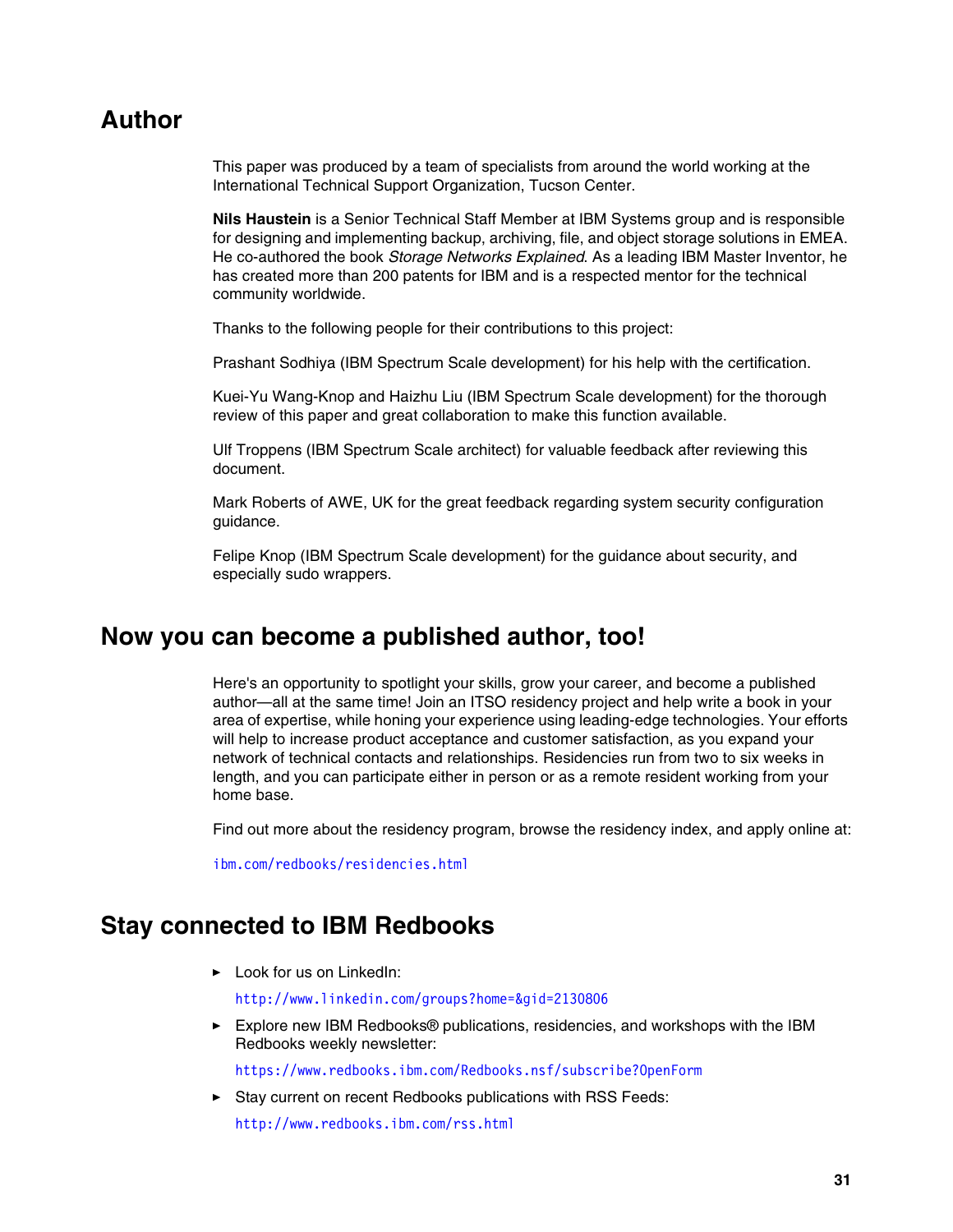IBM Spectrum Scale Immutability Introduction, Configuration Guidance, and Use Cases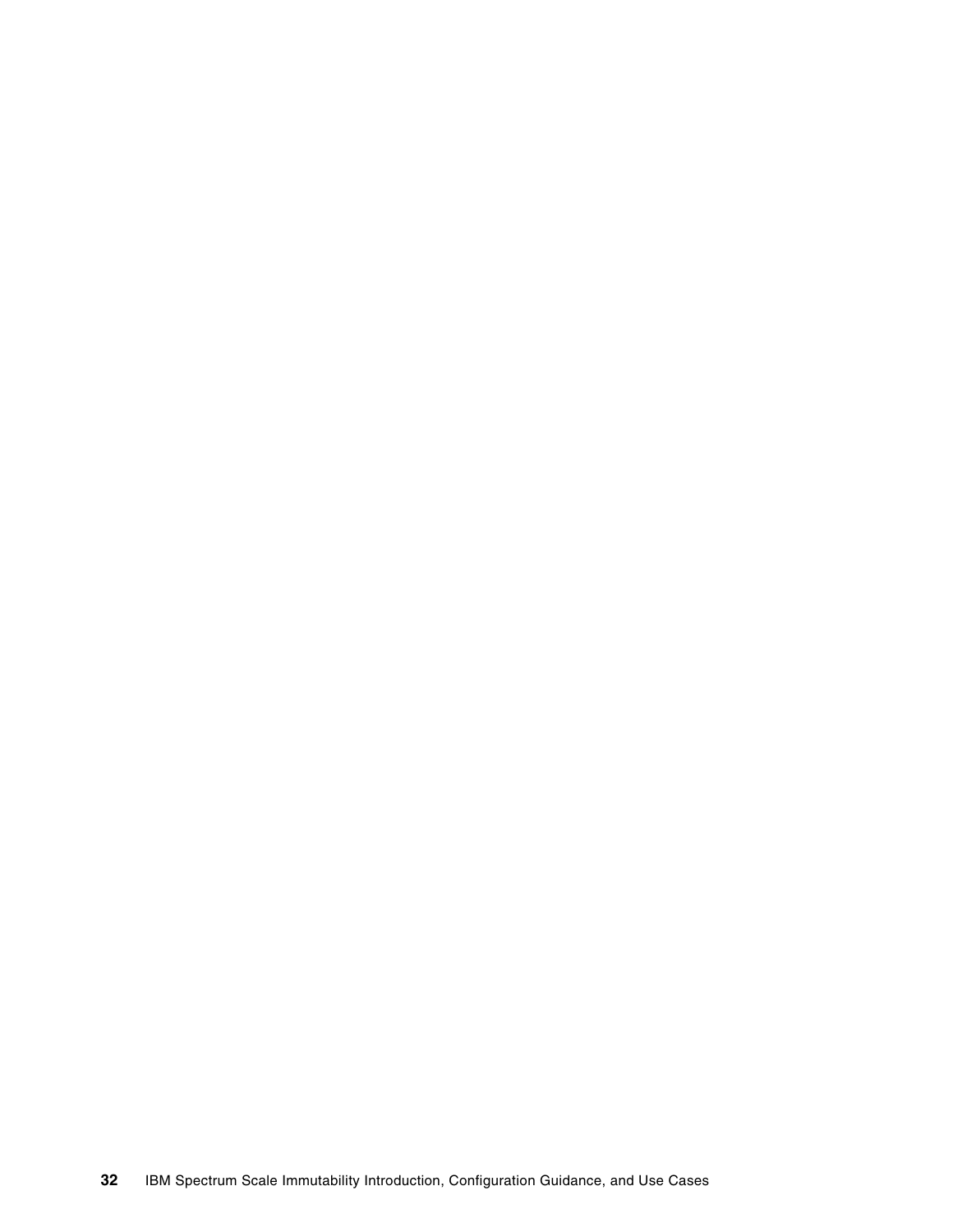## **Notices**

This information was developed for products and services offered in the US. This material might be available from IBM in other languages. However, you may be required to own a copy of the product or product version in that language in order to access it.

IBM may not offer the products, services, or features discussed in this document in other countries. Consult your local IBM representative for information on the products and services currently available in your area. Any reference to an IBM product, program, or service is not intended to state or imply that only that IBM product, program, or service may be used. Any functionally equivalent product, program, or service that does not infringe any IBM intellectual property right may be used instead. However, it is the user's responsibility to evaluate and verify the operation of any non-IBM product, program, or service.

IBM may have patents or pending patent applications covering subject matter described in this document. The furnishing of this document does not grant you any license to these patents. You can send license inquiries, in writing, to:

*IBM Director of Licensing, IBM Corporation, North Castle Drive, MD-NC119, Armonk, NY 10504-1785, US* 

INTERNATIONAL BUSINESS MACHINES CORPORATION PROVIDES THIS PUBLICATION "AS IS" WITHOUT WARRANTY OF ANY KIND, EITHER EXPRESS OR IMPLIED, INCLUDING, BUT NOT LIMITED TO, THE IMPLIED WARRANTIES OF NON-INFRINGEMENT, MERCHANTABILITY OR FITNESS FOR A PARTICULAR PURPOSE. Some jurisdictions do not allow disclaimer of express or implied warranties in certain transactions, therefore, this statement may not apply to you.

This information could include technical inaccuracies or typographical errors. Changes are periodically made to the information herein; these changes will be incorporated in new editions of the publication. IBM may make improvements and/or changes in the product(s) and/or the program(s) described in this publication at any time without notice.

Any references in this information to non-IBM websites are provided for convenience only and do not in any manner serve as an endorsement of those websites. The materials at those websites are not part of the materials for this IBM product and use of those websites is at your own risk.

IBM may use or distribute any of the information you provide in any way it believes appropriate without incurring any obligation to you.

The performance data and client examples cited are presented for illustrative purposes only. Actual performance results may vary depending on specific configurations and operating conditions.

Information concerning non-IBM products was obtained from the suppliers of those products, their published announcements or other publicly available sources. IBM has not tested those products and cannot confirm the accuracy of performance, compatibility or any other claims related to non-IBM products. Questions on the capabilities of non-IBM products should be addressed to the suppliers of those products.

Statements regarding IBM's future direction or intent are subject to change or withdrawal without notice, and represent goals and objectives only.

This information contains examples of data and reports used in daily business operations. To illustrate them as completely as possible, the examples include the names of individuals, companies, brands, and products. All of these names are fictitious and any similarity to actual people or business enterprises is entirely coincidental.

#### COPYRIGHT LICENSE:

This information contains sample application programs in source language, which illustrate programming techniques on various operating platforms. You may copy, modify, and distribute these sample programs in any form without payment to IBM, for the purposes of developing, using, marketing or distributing application programs conforming to the application programming interface for the operating platform for which the sample programs are written. These examples have not been thoroughly tested under all conditions. IBM, therefore, cannot guarantee or imply reliability, serviceability, or function of these programs. The sample programs are provided "AS IS", without warranty of any kind. IBM shall not be liable for any damages arising out of your use of the sample programs.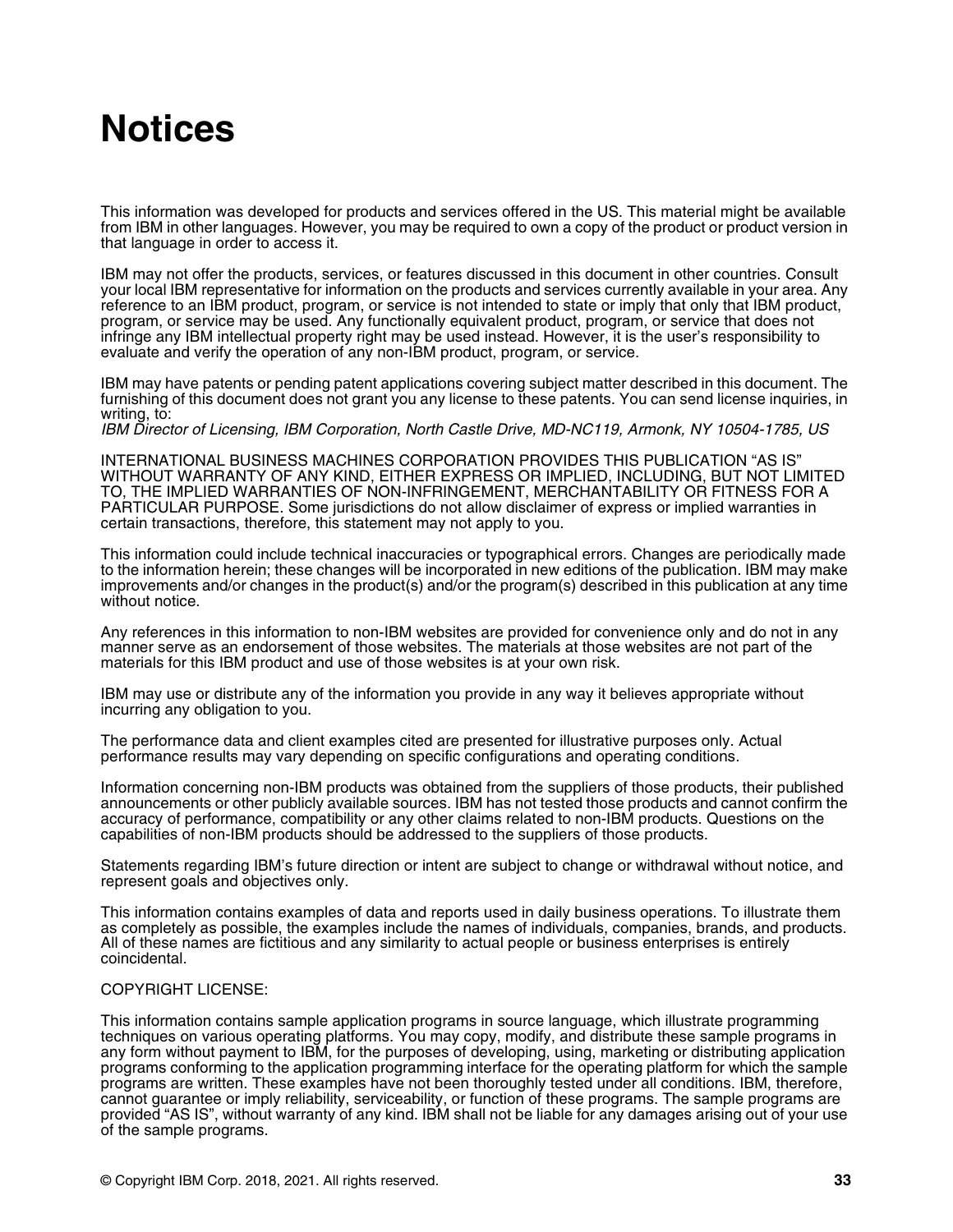## **Trademarks**

IBM, the IBM logo, and ibm.com are trademarks or registered trademarks of International Business Machines Corporation, registered in many jurisdictions worldwide. Other product and service names might be trademarks of IBM or other companies. A current list of IBM trademarks is available on the web at "Copyright and trademark information" at <http://www.ibm.com/legal/copytrade.shtml>

The following terms are trademarks or registered trademarks of International Business Machines Corporation, and might also be trademarks or registered trademarks in other countries.

IBM® IBM Elastic Storage® IBM Spectrum® Redbooks®

Redbooks (logo) **@** ® Tivoli®

Other company, product, or service names may be trademarks or service marks of others.